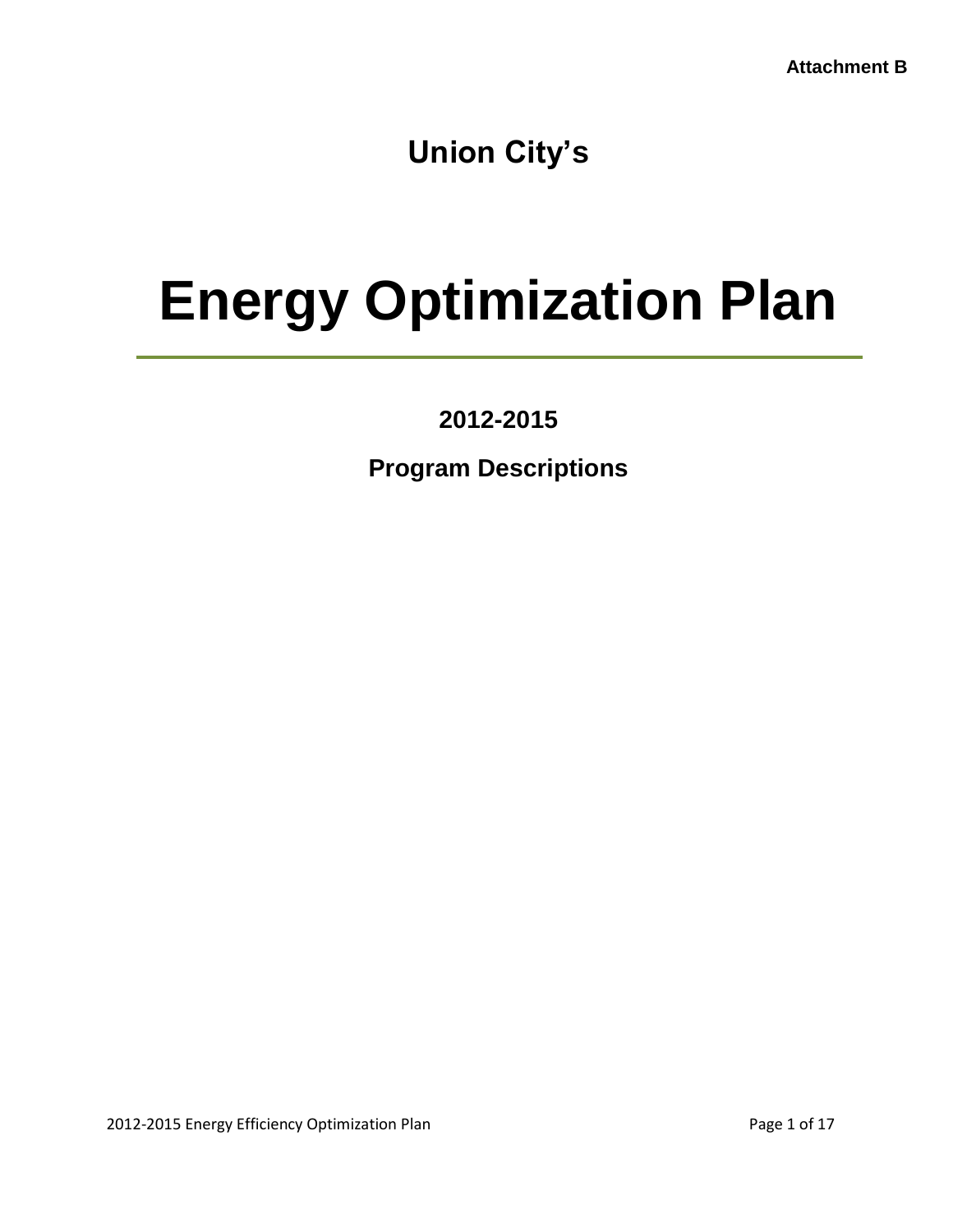# **Union City's Proposed Energy Optimization Programs - Table 1**

| <b>Program Element</b>                   | <b>Services for Residential Customers with Limited Incomes</b>                                                                                                                                                                                                                                                                                                                                                                                                             |                                                                                                                                                                                                                                                                                                                    |         |         |                                                                                      |  |  |
|------------------------------------------|----------------------------------------------------------------------------------------------------------------------------------------------------------------------------------------------------------------------------------------------------------------------------------------------------------------------------------------------------------------------------------------------------------------------------------------------------------------------------|--------------------------------------------------------------------------------------------------------------------------------------------------------------------------------------------------------------------------------------------------------------------------------------------------------------------|---------|---------|--------------------------------------------------------------------------------------|--|--|
| <b>Objective</b>                         | Provide recommendations, financial assistance and education to customers with limited<br>$\bullet$<br>income to assist them in reducing their electric energy use and managing their utility<br>costs.<br>Coordinate low-income services with local weatherization providers and other agencies<br>$\bullet$<br>in order to provide comprehensive assistance at lower administrative costs.                                                                                |                                                                                                                                                                                                                                                                                                                    |         |         |                                                                                      |  |  |
| <b>Target Market</b>                     | $\bullet$                                                                                                                                                                                                                                                                                                                                                                                                                                                                  | Residential customers whose income is estimated to be below 200% of poverty level.<br>Services will be targeted to diverse segments of the population including those living in<br>single family and multi-family buildings, homeowners and renters, and to the extent<br>possible - age and geographic diversity. |         |         |                                                                                      |  |  |
| <b>Program Duration</b>                  | portfolio.                                                                                                                                                                                                                                                                                                                                                                                                                                                                 |                                                                                                                                                                                                                                                                                                                    |         |         | Services for customers with limited income will be an ongoing element of the program |  |  |
| <b>Program Description</b>               | Services for customers with limited income will be closely coordinated with local<br>weatherization agencies and other applicable State and municipal programs. In an ongoing<br>effort, the utility intends to work with the agencies responsible for implementing the Federal<br>LIHEAP program to leverage their funding by subsidizing the installation of all cost-effective<br>electric measures, thereby increasing the number of homes served through the program. |                                                                                                                                                                                                                                                                                                                    |         |         |                                                                                      |  |  |
| <b>Eligible Measures</b>                 | Cost effective electric measures that will be permissible for this program include replacement<br>of inefficient lighting/equipment with ENERGY STAR labeled products including CFL's,<br>refrigerators, dehumidifiers, room air conditioners, and furnaces with high-efficiency motors.<br>Other eligible measures include smart power strips to reduce the energy use of computers,<br>printers, TVs, and other electronic equipment.                                    |                                                                                                                                                                                                                                                                                                                    |         |         |                                                                                      |  |  |
| <b>Implementation</b><br><b>Strategy</b> | This program will be coordinated with the local weatherization agencies to subsidize the<br>installation of all cost-effective electric measures.                                                                                                                                                                                                                                                                                                                          |                                                                                                                                                                                                                                                                                                                    |         |         |                                                                                      |  |  |
| <b>Marketing Strategy</b>                | Marketing will be closely coordinated with the local weatherization agencies. Key elements<br>of the marketing strategy include:<br>Targeted outreach through local agencies<br>$\bullet$<br>Municipal website and newsletter<br>$\bullet$<br>Press release<br>٠                                                                                                                                                                                                           |                                                                                                                                                                                                                                                                                                                    |         |         |                                                                                      |  |  |
| <b>EM&amp;V Requirements</b>             | Evaluation activities for the residential low-income program will focus on verification and<br>assessment of electric energy impacts for the installed measures.                                                                                                                                                                                                                                                                                                           |                                                                                                                                                                                                                                                                                                                    |         |         |                                                                                      |  |  |
| <b>Estimated Budget</b>                  |                                                                                                                                                                                                                                                                                                                                                                                                                                                                            | <b>Annual Budgets</b>                                                                                                                                                                                                                                                                                              |         |         |                                                                                      |  |  |
|                                          | 2012                                                                                                                                                                                                                                                                                                                                                                                                                                                                       | 2013                                                                                                                                                                                                                                                                                                               | 2014    | 2015    |                                                                                      |  |  |
|                                          | \$1,779                                                                                                                                                                                                                                                                                                                                                                                                                                                                    | \$1,884                                                                                                                                                                                                                                                                                                            | \$1,903 | \$1,903 |                                                                                      |  |  |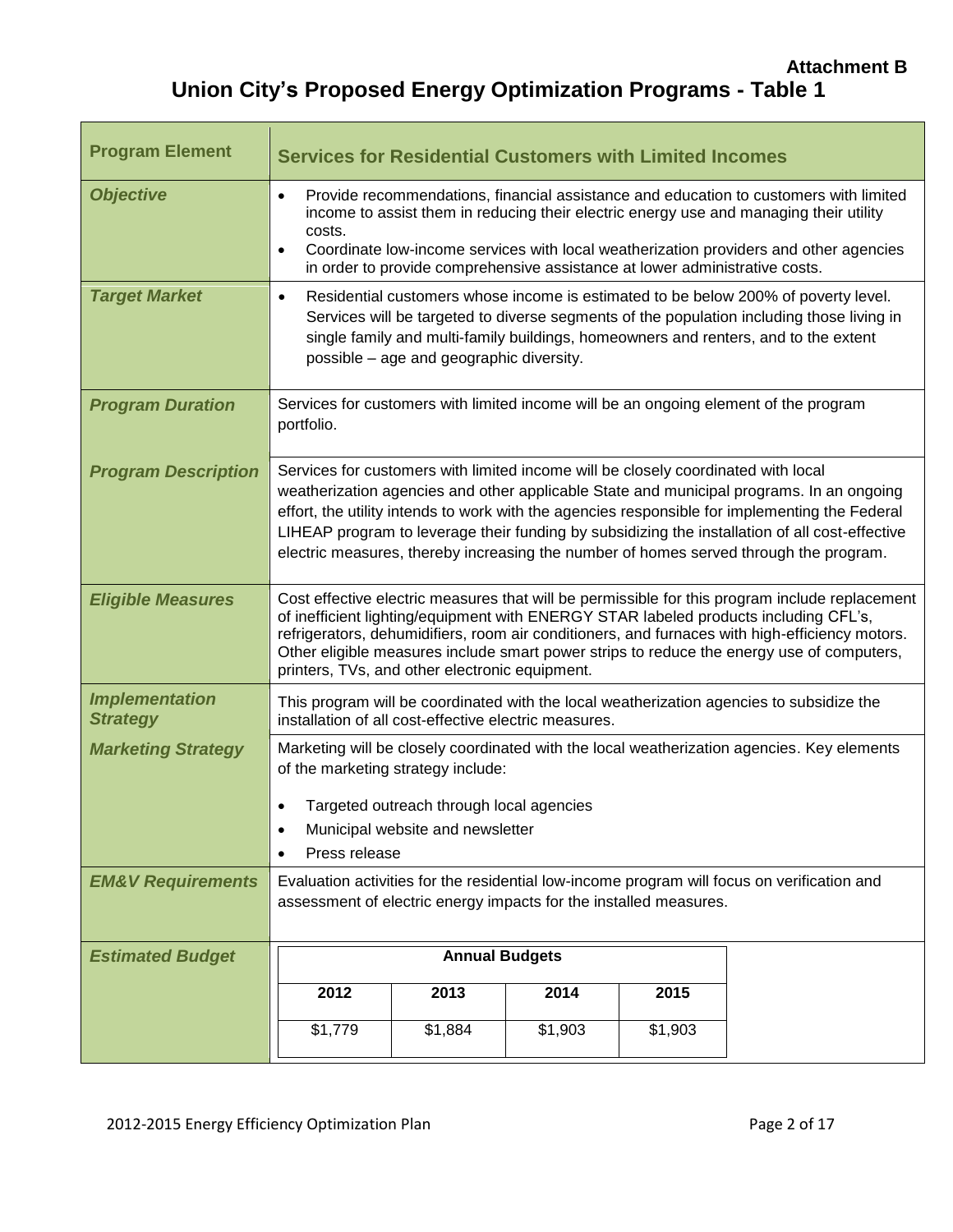| <b>Savings Targets</b> | <b>Energy Savings (Gross Annual kWh)</b> |       |       |       |  |
|------------------------|------------------------------------------|-------|-------|-------|--|
|                        | 2012                                     | 2013  | 2014  | 2015  |  |
|                        | 1,984                                    | 2,063 | 2,098 | 2,098 |  |

| <b>Program Element</b>     | <b>Residential High Efficiency Products Program</b>                                                                                                                                                                                                                                                                                                                                                                                                                                                                                                                                            |
|----------------------------|------------------------------------------------------------------------------------------------------------------------------------------------------------------------------------------------------------------------------------------------------------------------------------------------------------------------------------------------------------------------------------------------------------------------------------------------------------------------------------------------------------------------------------------------------------------------------------------------|
| <b>Objective</b>           | Produce long-term coincident peak demand reduction and annual energy savings in the<br>residential sector by promoting high-efficiency lighting, appliances, and HVAC equipment.                                                                                                                                                                                                                                                                                                                                                                                                               |
| <b>Target Market</b>       | Residential customers seeking to purchase and install new central air conditioning units,<br>furnaces, heat pumps, setback thermostats, refrigerators, freezers, dishwashers, room air-<br>conditioners, dehumidifiers, clothes washers and dryers, water heaters, and/or lighting<br>products.                                                                                                                                                                                                                                                                                                |
| <b>Program Duration</b>    | Ongoing element of the program portfolio.                                                                                                                                                                                                                                                                                                                                                                                                                                                                                                                                                      |
| <b>Program Description</b> | The High-Efficiency Products program will leverage the nationally-recognized ENERGY<br>STAR brand, when applicable, to promote products that can reduce electric energy use.<br>Energy efficient choices can save families about a third on their energy bill, without<br>sacrificing features, style or comfort. The ENERGY STAR brand helps consumers make the<br>most energy efficient choice.                                                                                                                                                                                              |
|                            | The program will focus on three major markets:                                                                                                                                                                                                                                                                                                                                                                                                                                                                                                                                                 |
|                            | contractor-installed heating, cooling, and water-heating equipment                                                                                                                                                                                                                                                                                                                                                                                                                                                                                                                             |
|                            | retail sales of appliances                                                                                                                                                                                                                                                                                                                                                                                                                                                                                                                                                                     |
|                            | retail sales and direct marketing of lighting products                                                                                                                                                                                                                                                                                                                                                                                                                                                                                                                                         |
|                            | The High-Efficiency Products Program will promote premium efficiency furnaces that have<br>high-efficiency motors (electrically commutated motors - ECMs). ECM motors save electric<br>energy during the heating and cooling seasons. Since the primary type of heating system in<br>the utility's service area is natural gas forced air, this program will closely coordinate with the<br>local natural gas provider so that incentives can be coordinated on units that have the high-<br>efficiency motors. Incentives for the installation of setback thermostats will also be available. |
|                            | Although federal efficiency standards for central air-conditioning have recently increased,<br>there are still opportunities to promote units that exceed the current standards and thus<br>achieve additional energy savings. The program will provide incentives for high-efficiency<br>central air-conditioners with an SEER rating > 14.                                                                                                                                                                                                                                                   |
|                            | The program will also offer incentives for high-efficiency electric water heaters, heat pump<br>water heaters, and solar water heating systems. Incentives will also be provided for                                                                                                                                                                                                                                                                                                                                                                                                           |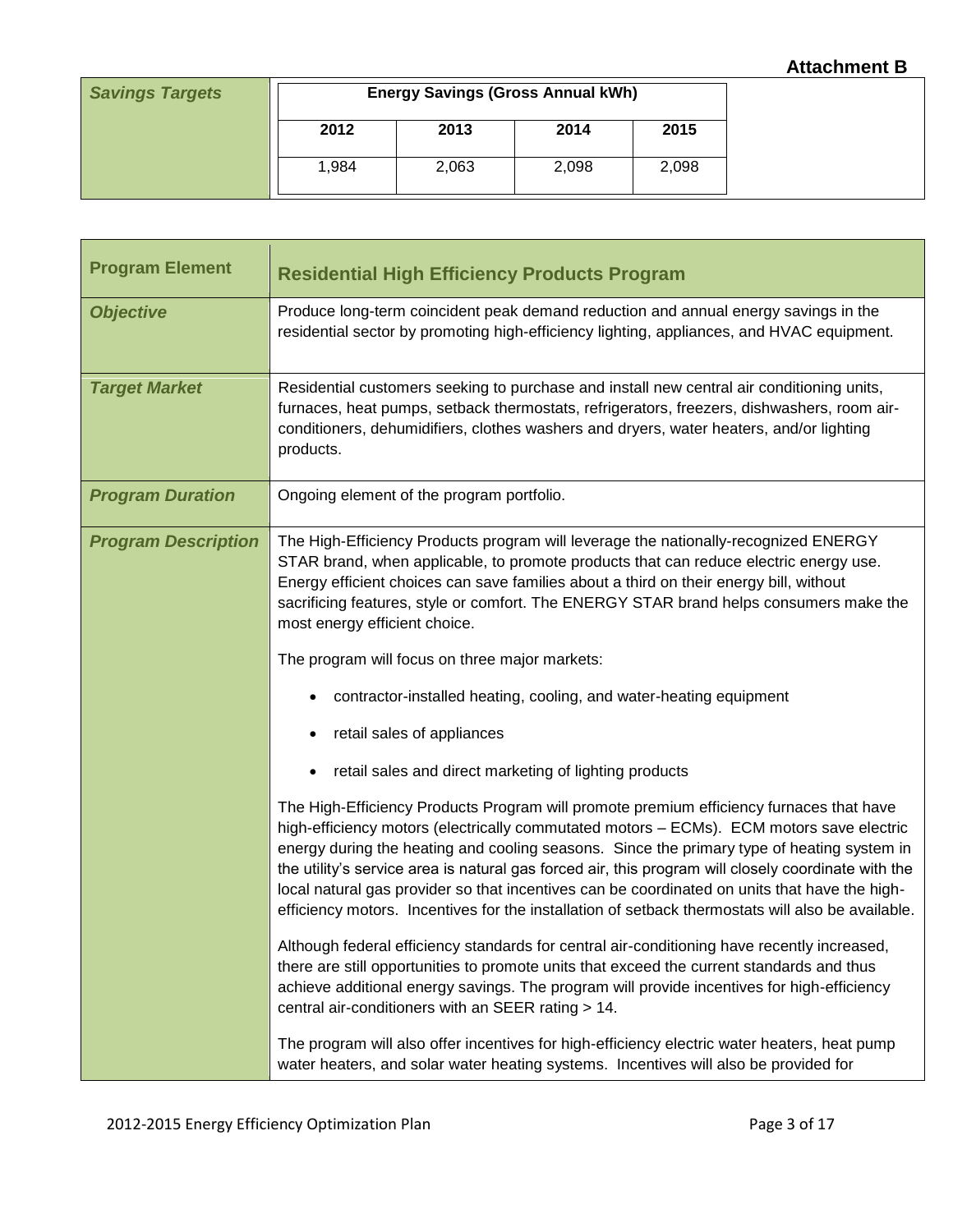|                                          | contractor-installed, residential-sized, photovoltaic systems.                                                                                                                                                                                                                                                                                                                                                                                                                                                                              |
|------------------------------------------|---------------------------------------------------------------------------------------------------------------------------------------------------------------------------------------------------------------------------------------------------------------------------------------------------------------------------------------------------------------------------------------------------------------------------------------------------------------------------------------------------------------------------------------------|
|                                          | The High-Efficiency Products Program will also provide incentives to customers to<br>encourage them to replace their older, inefficient appliances with high-efficiency units.                                                                                                                                                                                                                                                                                                                                                              |
|                                          | The High-Efficiency Products Program will also provide opportunities for customers to use<br>efficient lighting by receiving the products directly and/or by providing market incentives and<br>market support through retailers to build market share and usage of ENERGY STAR lighting<br>products. The program targets the purchase of lighting products through in-store promotion<br>as well as special sales events. The program will also provide convenient recycling for CFL's<br>at local retailers and customer service outlets. |
|                                          | Finally, the program will also educate customers on the energy use of electronic<br>entertainment and office equipment in the home and encourage customers to utilize an<br>advanced power strip to turn off equipment when not in use.                                                                                                                                                                                                                                                                                                     |
| <b>Eligible Measures</b>                 | Eligible measures include:                                                                                                                                                                                                                                                                                                                                                                                                                                                                                                                  |
|                                          | Central Air Conditioners (SEER > 14)                                                                                                                                                                                                                                                                                                                                                                                                                                                                                                        |
|                                          | <b>Furnaces with ECM Motors</b>                                                                                                                                                                                                                                                                                                                                                                                                                                                                                                             |
|                                          | Air-Source, Dual-Fuel, and Ground Source Heat Pumps (SEER > 14)                                                                                                                                                                                                                                                                                                                                                                                                                                                                             |
|                                          | Electric Water Heaters (EF >=.95)                                                                                                                                                                                                                                                                                                                                                                                                                                                                                                           |
|                                          | Heat Pump Water Heaters ( $EF \ge 2.0$ )<br>٠                                                                                                                                                                                                                                                                                                                                                                                                                                                                                               |
|                                          | <b>Setback Thermostats</b><br>٠                                                                                                                                                                                                                                                                                                                                                                                                                                                                                                             |
|                                          | <b>High-Efficiency Pool Pumps</b><br>٠                                                                                                                                                                                                                                                                                                                                                                                                                                                                                                      |
|                                          | ENERGY STAR Room Air Conditioners, Dehumidifiers, Refrigerators, Freezers                                                                                                                                                                                                                                                                                                                                                                                                                                                                   |
|                                          | Clothes Dryers (with moisture sensor)                                                                                                                                                                                                                                                                                                                                                                                                                                                                                                       |
|                                          | ENERGY STAR lighting products (CFLs, CFL Specialty Bulbs, Fixtures, LED<br>$\bullet$<br>Holiday Lights, and Ceiling Fans.)                                                                                                                                                                                                                                                                                                                                                                                                                  |
|                                          | <b>Advanced Power Strips</b><br>$\bullet$                                                                                                                                                                                                                                                                                                                                                                                                                                                                                                   |
| <b>Implementation</b><br><b>Strategy</b> | <b>Contractor/retailer recruitment, education and outreach.</b> The utility's implementation<br>$\bullet$<br>contractor will utilize a field representative to facilitate the recruitment of local<br>HVAC/plumbing contractors and appliance/lighting retailers to participate in the program.                                                                                                                                                                                                                                             |
|                                          | <b>Planning coordination</b> with local natural gas provider. The utility's implementation<br>$\bullet$<br>contractor will work closely with the natural gas utility to coordinate incentive levels,<br>eligibility requirements, marketing materials, and contractor outreach.                                                                                                                                                                                                                                                             |
|                                          | <b>Lighting Product distribution.</b> The utility will distribute lighting products through<br>$\bullet$<br>special mailings and/or community groups and events.                                                                                                                                                                                                                                                                                                                                                                            |
|                                          | <b>Bulb recycling:</b> The utility will deploy recycling bins for bulb collection at area<br>$\bullet$<br>businesses. Participants will be given training on proper sealing, labeling, and                                                                                                                                                                                                                                                                                                                                                  |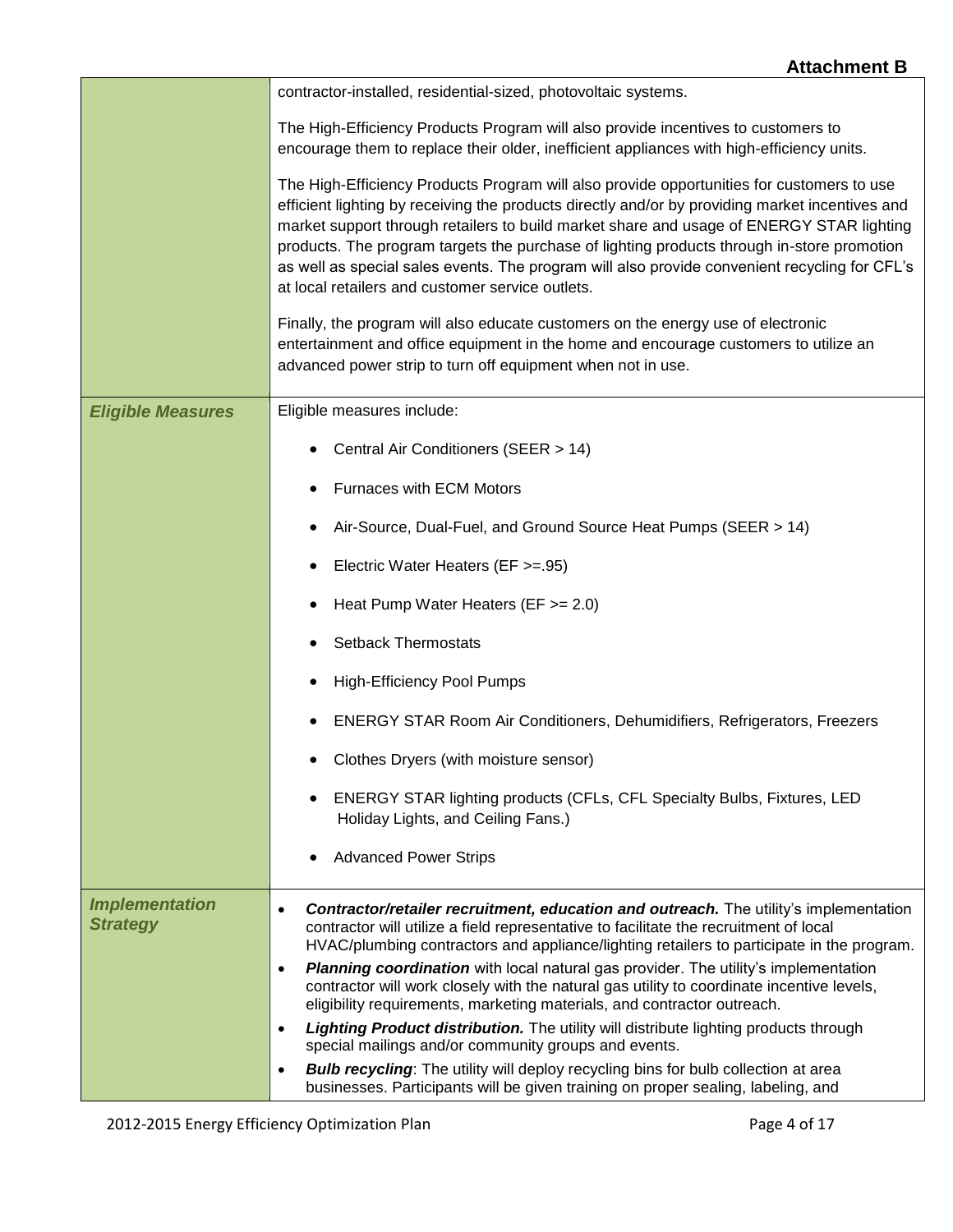|                              | transportation for the bins.<br>Application processing: The utility's implementation contractor will coordinate                                                                                                                                                                                                   |                                                                                                                                                                                                                                                                                                                                                                                                                                                                                                                                   |          |          |  |  |  |
|------------------------------|-------------------------------------------------------------------------------------------------------------------------------------------------------------------------------------------------------------------------------------------------------------------------------------------------------------------|-----------------------------------------------------------------------------------------------------------------------------------------------------------------------------------------------------------------------------------------------------------------------------------------------------------------------------------------------------------------------------------------------------------------------------------------------------------------------------------------------------------------------------------|----------|----------|--|--|--|
|                              | $\bullet$                                                                                                                                                                                                                                                                                                         | processing of all rebate applications.                                                                                                                                                                                                                                                                                                                                                                                                                                                                                            |          |          |  |  |  |
| <b>Marketing Strategy</b>    | The HVAC and water heater components of the program will be primarily marketed through<br>local contractors, the most direct influencers of customer purchase decisions. Contractors<br>will receive educational materials to share with their customers as well as access to<br>cooperative advertising dollars. |                                                                                                                                                                                                                                                                                                                                                                                                                                                                                                                                   |          |          |  |  |  |
|                              |                                                                                                                                                                                                                                                                                                                   | The appliance and lighting components of the program will be marketed through local<br>retailers. All marketing materials will carry a strong consumer education message<br>emphasizing the cost of operating older, inefficient appliances and the benefits of early<br>replacement with ENERGY STAR qualified models (lifetime dollar savings, energy savings,<br>lower noise, etc.). Marketing materials will leverage the ENERGY STAR brand, which enjoys<br>a high level of consumer recognition and favorable associations. |          |          |  |  |  |
|                              |                                                                                                                                                                                                                                                                                                                   | Key elements of the marketing strategy include:                                                                                                                                                                                                                                                                                                                                                                                                                                                                                   |          |          |  |  |  |
|                              | $\bullet$                                                                                                                                                                                                                                                                                                         | Direct consumer marketing through website and newsletter                                                                                                                                                                                                                                                                                                                                                                                                                                                                          |          |          |  |  |  |
|                              | Press release<br>$\bullet$<br>Point-of-purchase displays<br>$\bullet$                                                                                                                                                                                                                                             |                                                                                                                                                                                                                                                                                                                                                                                                                                                                                                                                   |          |          |  |  |  |
|                              | Cooperative advertising with contractors/retailers                                                                                                                                                                                                                                                                |                                                                                                                                                                                                                                                                                                                                                                                                                                                                                                                                   |          |          |  |  |  |
| <b>EM&amp;V Requirements</b> | Savings values were based on documented values from the Michigan Energy Measures<br>Database. Evaluation activity will focus on verification of installation and estimates of<br>deemed savings.                                                                                                                  |                                                                                                                                                                                                                                                                                                                                                                                                                                                                                                                                   |          |          |  |  |  |
| <b>Estimated Budget</b>      | <b>Annual Budgets</b>                                                                                                                                                                                                                                                                                             |                                                                                                                                                                                                                                                                                                                                                                                                                                                                                                                                   |          |          |  |  |  |
|                              | 2012                                                                                                                                                                                                                                                                                                              | 2013                                                                                                                                                                                                                                                                                                                                                                                                                                                                                                                              | 2014     | 2015     |  |  |  |
|                              | \$18,070                                                                                                                                                                                                                                                                                                          | \$19,138                                                                                                                                                                                                                                                                                                                                                                                                                                                                                                                          | \$19,329 | \$19,329 |  |  |  |
| <b>Savings Targets</b>       |                                                                                                                                                                                                                                                                                                                   | <b>Energy Savings (Gross Annual kWh)</b>                                                                                                                                                                                                                                                                                                                                                                                                                                                                                          |          |          |  |  |  |
|                              | 2012                                                                                                                                                                                                                                                                                                              | 2013                                                                                                                                                                                                                                                                                                                                                                                                                                                                                                                              | 2014     | 2015     |  |  |  |
|                              | 83,971                                                                                                                                                                                                                                                                                                            | 87,345                                                                                                                                                                                                                                                                                                                                                                                                                                                                                                                            | 88,816   | 88,816   |  |  |  |

| <b>Program Element</b> | <b>Appliance Turn-In and Recycling Program</b>                                                                                                                                                                                                                                                |
|------------------------|-----------------------------------------------------------------------------------------------------------------------------------------------------------------------------------------------------------------------------------------------------------------------------------------------|
| <b>Objective</b>       | Produce long-term coincident peak demand reduction and annual energy savings in the<br>residential sector by removing operable, inefficient refrigerators, freezers, dehumidifiers,<br>and room air conditioners from the power grid and recycling them in an environmentally<br>safe manner. |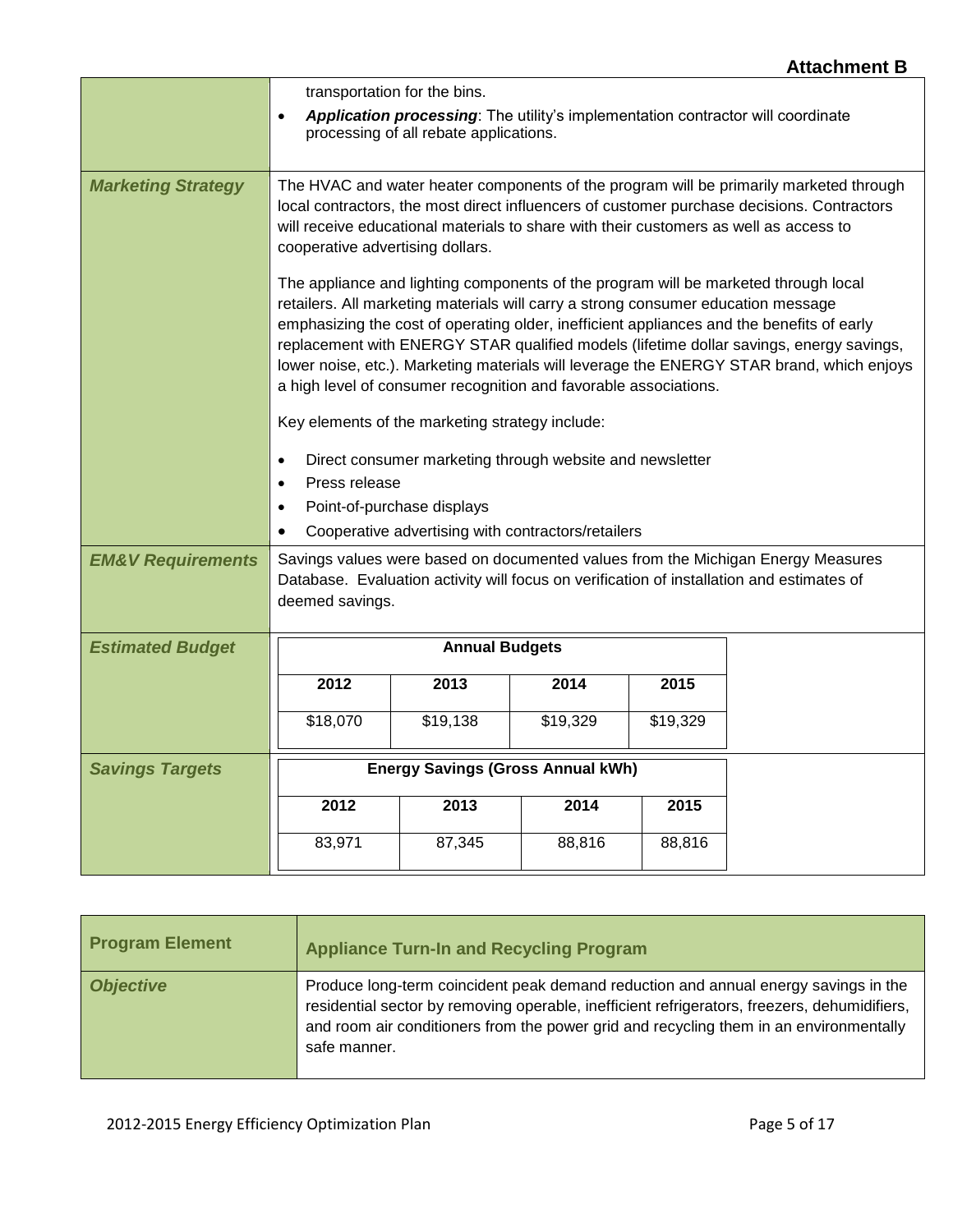|                                          |                                                                                                                                                                                                                                                                                                                                                                                                                                                                                                                                                                                                                      |                                                                                                                                                                                                                                                                                                                                                                                                                                                                                                                                                                            |                     |                     | <b>Attachment B</b> |  |  |
|------------------------------------------|----------------------------------------------------------------------------------------------------------------------------------------------------------------------------------------------------------------------------------------------------------------------------------------------------------------------------------------------------------------------------------------------------------------------------------------------------------------------------------------------------------------------------------------------------------------------------------------------------------------------|----------------------------------------------------------------------------------------------------------------------------------------------------------------------------------------------------------------------------------------------------------------------------------------------------------------------------------------------------------------------------------------------------------------------------------------------------------------------------------------------------------------------------------------------------------------------------|---------------------|---------------------|---------------------|--|--|
| <b>Target Market</b>                     | units.                                                                                                                                                                                                                                                                                                                                                                                                                                                                                                                                                                                                               | Residential customers who are currently operating older, inefficient refrigerators,<br>freezers, dehumidifiers, and/or room air conditioners either as primary or secondary                                                                                                                                                                                                                                                                                                                                                                                                |                     |                     |                     |  |  |
| <b>Program Duration</b>                  | Ongoing element of the program portfolio.                                                                                                                                                                                                                                                                                                                                                                                                                                                                                                                                                                            |                                                                                                                                                                                                                                                                                                                                                                                                                                                                                                                                                                            |                     |                     |                     |  |  |
| <b>Program Description</b>               |                                                                                                                                                                                                                                                                                                                                                                                                                                                                                                                                                                                                                      | The average household replaces a refrigerator every ten years. However, many of the<br>refrigerators being replaced are still functioning, so they often become backup<br>appliances - energy guzzlers in basements and garages - or sold in a used-market. The<br>Turn-In Program targets those "second" refrigerators and freezers, as well as<br>encouraging the early retirement of older inefficient appliances that are still operable.<br>The program provides the dual benefit of cutting energy consumption and keeping the<br>appliances out of the used-market. |                     |                     |                     |  |  |
| <b>Eligible Measures</b>                 | Eligible measures include refrigerators, freezers, dehumidifiers, and room air<br>conditioners. Units must be operable at the time of disposal.                                                                                                                                                                                                                                                                                                                                                                                                                                                                      |                                                                                                                                                                                                                                                                                                                                                                                                                                                                                                                                                                            |                     |                     |                     |  |  |
| <b>Implementation</b><br><b>Strategy</b> | Turn-key appliance pick-up/recycling: The utility will select a qualified recycling<br>$\bullet$<br>service subcontractor to provide comprehensive, turn-key implementation services<br>from eligibility verification and scheduling of pick-ups to proper disposal and<br>recycling of turned-in appliances.<br><b>Drop-off events</b> for dehumidifiers and room air conditioners to be coordinated and<br>$\bullet$<br>managed by local recycling specialists.<br><b>Incentive coordination and processing:</b> The utility will coordinate prompt<br>$\bullet$<br>processing of incentive payments.              |                                                                                                                                                                                                                                                                                                                                                                                                                                                                                                                                                                            |                     |                     |                     |  |  |
| <b>Marketing Strategy</b>                | All marketing materials will carry a strong consumer education message emphasizing<br>the cost of operating older, inefficient appliances, the benefits of early replacement with<br>ENERGY STAR qualified models, and the importance of proper disposal and recycling<br>of older units. Key elements of the marketing strategy include:<br>Direct consumer marketing through website and newsletter<br>$\bullet$<br>Website links to EPA's new "ENERGY STAR Recycle My Old Fridge Campaign" at<br>www.recyclemyoldfridge.com. Includes calculators to estimate savings.<br>Point-of-purchase displays<br>$\bullet$ |                                                                                                                                                                                                                                                                                                                                                                                                                                                                                                                                                                            |                     |                     |                     |  |  |
|                                          | Cooperative advertising with retailers<br>$\bullet$<br>Posters in area businesses                                                                                                                                                                                                                                                                                                                                                                                                                                                                                                                                    |                                                                                                                                                                                                                                                                                                                                                                                                                                                                                                                                                                            |                     |                     |                     |  |  |
| <b>EM&amp;V Requirements</b>             | Deemed savings values were based on documented values from the Michigan Energy<br>Measures Database (MEMD). Evaluation activity will focus on verification of recycled<br>units and estimates of deemed savings.                                                                                                                                                                                                                                                                                                                                                                                                     |                                                                                                                                                                                                                                                                                                                                                                                                                                                                                                                                                                            |                     |                     |                     |  |  |
| <b>Estimated Budget</b>                  |                                                                                                                                                                                                                                                                                                                                                                                                                                                                                                                                                                                                                      | <b>Annual Budgets</b>                                                                                                                                                                                                                                                                                                                                                                                                                                                                                                                                                      |                     |                     |                     |  |  |
|                                          | 2012                                                                                                                                                                                                                                                                                                                                                                                                                                                                                                                                                                                                                 | 2013                                                                                                                                                                                                                                                                                                                                                                                                                                                                                                                                                                       | 2014                | 2015                |                     |  |  |
|                                          | To be<br>determined                                                                                                                                                                                                                                                                                                                                                                                                                                                                                                                                                                                                  | To be<br>determined                                                                                                                                                                                                                                                                                                                                                                                                                                                                                                                                                        | To be<br>determined | To be<br>determined |                     |  |  |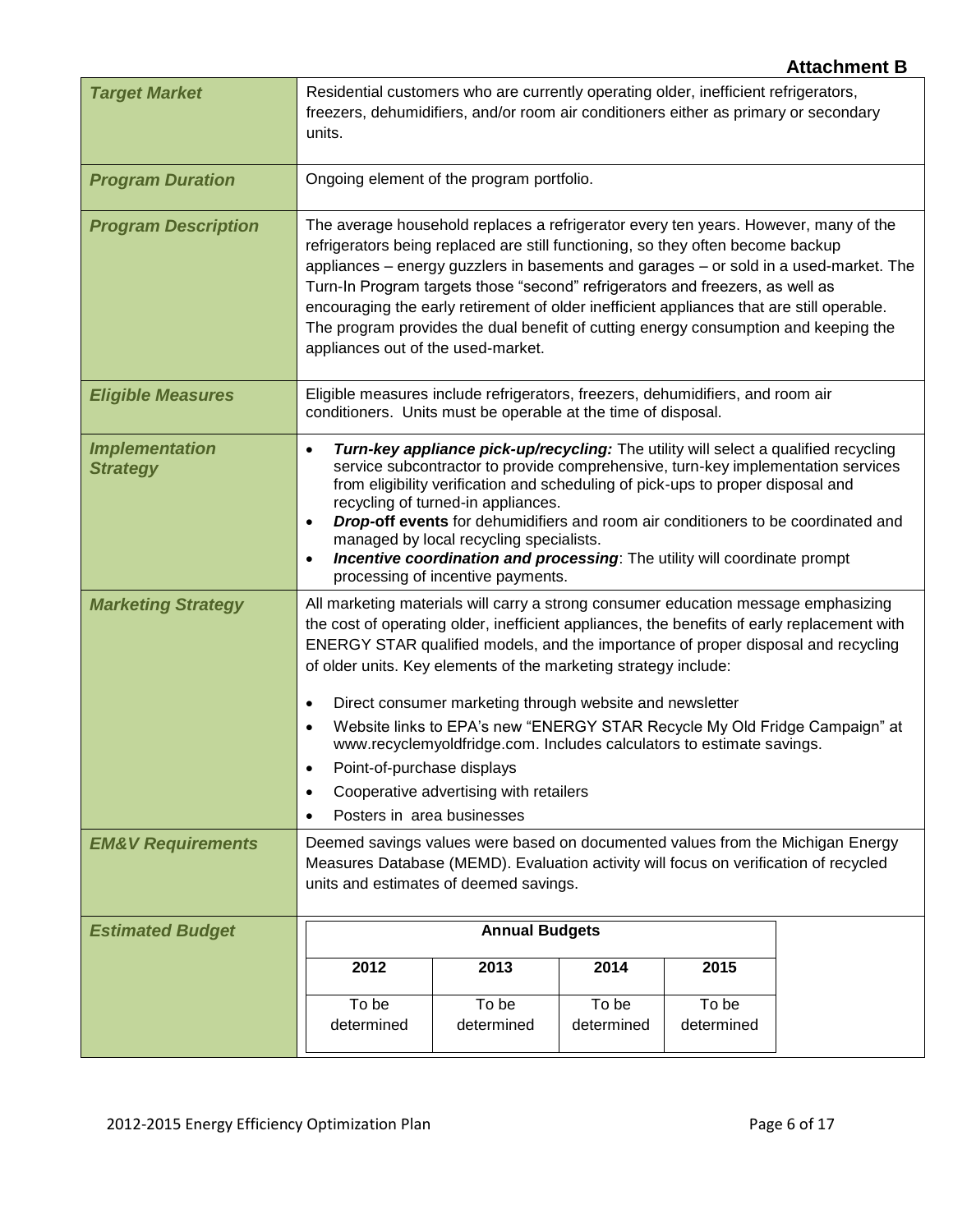| <b>Savings Targets</b> | <b>Energy Savings (Gross Annual kWh)</b> |      |           |      |  |
|------------------------|------------------------------------------|------|-----------|------|--|
|                        | 2012                                     | 2013 | 2014      | 2015 |  |
|                        | <b>NA</b>                                | NА   | <b>NA</b> | ΝA   |  |

| <b>Program Element</b>                   | <b>Residential Education Services</b>                                                                                                                                                                                                                                                                                                                                                                                                                                                                                                                          |                       |       |       |  |  |  |
|------------------------------------------|----------------------------------------------------------------------------------------------------------------------------------------------------------------------------------------------------------------------------------------------------------------------------------------------------------------------------------------------------------------------------------------------------------------------------------------------------------------------------------------------------------------------------------------------------------------|-----------------------|-------|-------|--|--|--|
| <b>Objective</b>                         | To develop broad consumer awareness of the benefits of energy efficiency.<br>$\bullet$<br>To provide educational materials and services that motivate customers to participate in<br>$\bullet$<br>the utility's energy optimization programs and to motivate behavior change that can<br>further reduce energy consumption.                                                                                                                                                                                                                                    |                       |       |       |  |  |  |
| <b>Target Market</b>                     | All residential customers                                                                                                                                                                                                                                                                                                                                                                                                                                                                                                                                      |                       |       |       |  |  |  |
| <b>Program Duration</b>                  | Ongoing element of the program portfolio.                                                                                                                                                                                                                                                                                                                                                                                                                                                                                                                      |                       |       |       |  |  |  |
| <b>Program Description</b>               | The municipal utility will implement educational outreach initiatives to build and expand<br>consumer awareness of energy efficiency and energy conservation opportunities. Croswell<br>will allocate 1.5% of the total energy optimization budget for residential educational<br>activities, with a 1.5% contribution to the residential energy savings goal.                                                                                                                                                                                                 |                       |       |       |  |  |  |
| <b>Eligible Measures</b>                 | Not applicable for this program.                                                                                                                                                                                                                                                                                                                                                                                                                                                                                                                               |                       |       |       |  |  |  |
| <b>Implementation</b><br><b>Strategy</b> | The following types of initiatives will be considered for implementation:<br>Develop, produce, and distribute energy efficiency tips and information about the<br>energy efficiency portfolio through bill inserts and newsletters.<br>Enhance the website to facilitate easy access to educational materials/programs.<br>$\bullet$<br>Provide energy education/awareness booths at scheduled community fairs.<br>Promote and deliver special energy workshops for targeted groups of participants,<br>including distribution of free energy-saving products. |                       |       |       |  |  |  |
| <b>Marketing Strategy</b>                | See implementation strategy for a list of marketing activities.                                                                                                                                                                                                                                                                                                                                                                                                                                                                                                |                       |       |       |  |  |  |
| <b>EM&amp;V Requirements</b>             | Educational activities will be documented and number of customers reached recorded.                                                                                                                                                                                                                                                                                                                                                                                                                                                                            |                       |       |       |  |  |  |
| <b>Estimated</b><br><b>Participation</b> | To be determined.                                                                                                                                                                                                                                                                                                                                                                                                                                                                                                                                              |                       |       |       |  |  |  |
| <b>Estimated Budget</b>                  |                                                                                                                                                                                                                                                                                                                                                                                                                                                                                                                                                                | <b>Annual Budgets</b> |       |       |  |  |  |
|                                          | 2012                                                                                                                                                                                                                                                                                                                                                                                                                                                                                                                                                           | 2013                  | 2014  | 2015  |  |  |  |
|                                          | \$534                                                                                                                                                                                                                                                                                                                                                                                                                                                                                                                                                          | \$565                 | \$571 | \$571 |  |  |  |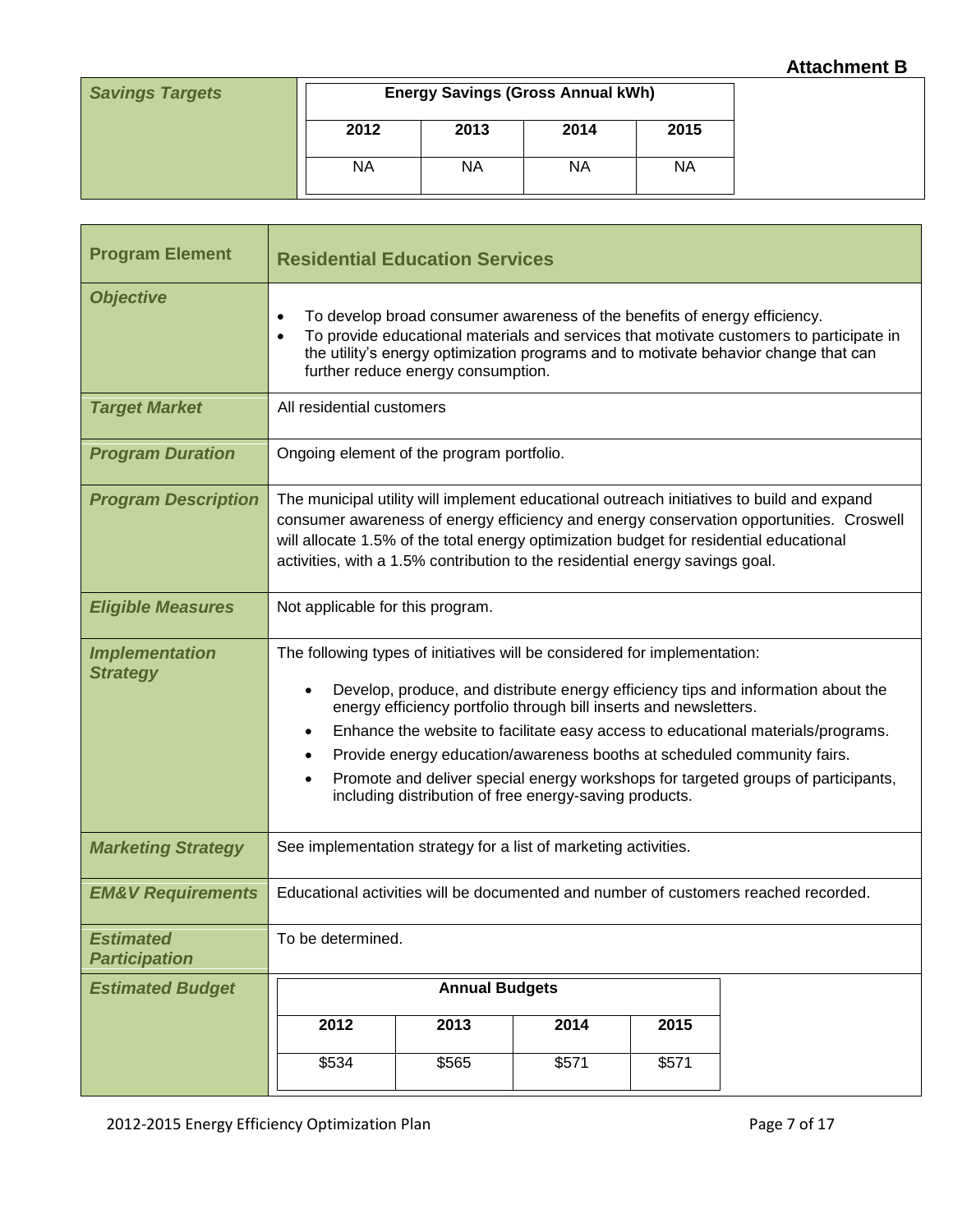| <b>Savings Targets</b> | <b>Energy Savings (Gross Annual kWh)</b> |       |       |       |  |
|------------------------|------------------------------------------|-------|-------|-------|--|
|                        | 2012                                     | 2013  | 2014  | 2015  |  |
|                        | 2,254                                    | 2,345 | 2,384 | 2,384 |  |

| <b>Program Element</b>     | <b>Comprehensive Business Solutions</b>                                                                                                                                                                                                                                                                                                                                                                                                                                                                                                                                                                                                   |
|----------------------------|-------------------------------------------------------------------------------------------------------------------------------------------------------------------------------------------------------------------------------------------------------------------------------------------------------------------------------------------------------------------------------------------------------------------------------------------------------------------------------------------------------------------------------------------------------------------------------------------------------------------------------------------|
| <b>Objective</b>           | There are three primary objectives for the Comprehensive Business Solutions Program:                                                                                                                                                                                                                                                                                                                                                                                                                                                                                                                                                      |
|                            | Increase the market share of a targeted group of commercial high-efficiency electric<br>1)<br>technologies sold through market channels.<br>Increase the installation rate of a targeted group of high-efficiency electric<br>2)<br>technologies in commercial facilities by businesses that would not have done so in<br>the absence of the program.<br>Affect the installation of site-specific and unique energy efficiency technologies and<br>3)<br>process improvements (that do not fit the parameters of the targeted incentive<br>offerings) by business customers that would not have done so in the absence of the<br>program. |
| <b>Target Market</b>       | All business customers are eligible to participate in the Comprehensive Business Solutions<br>Program when they purchase qualifying equipment. However, the program will utilize a<br>targeted outreach strategy to influence specific markets.                                                                                                                                                                                                                                                                                                                                                                                           |
|                            | Market Providers (wholesalers, distributors, engineering and architectural firms,<br>1)<br>developers, and builders) that will promote the qualifying technologies<br>High-impact/high-need customer sectors (such as schools, municipal buildings,<br>2)<br>hospitals, food service, and hospitality)                                                                                                                                                                                                                                                                                                                                    |
| <b>Program Duration</b>    | Ongoing element of the program portfolio.                                                                                                                                                                                                                                                                                                                                                                                                                                                                                                                                                                                                 |
| <b>Program Description</b> | The utility is interested in providing a seamless set of energy efficiency services to its<br>business customers. Therefore, the Comprehensive Business Solutions Program will<br>provide both a prescriptive and a custom approach, depending on the business' needs.                                                                                                                                                                                                                                                                                                                                                                    |
|                            | The program will affect the purchase and installation of high-efficiency technologies through<br>a combination of market push and pull strategies that stimulate market demand while<br>simultaneously increasing market provider investment in stocking and promoting them.                                                                                                                                                                                                                                                                                                                                                              |
|                            | The program will increase demand by educating business customers about the energy and<br>money saving benefits associated with efficient products and equipping market providers to<br>communicate those benefits directly to their customers. To address the first-cost barrier for<br>customers, the program will utilize financial incentives (i.e. cash-back mail-in rebates)<br>averaging 20% to 40% of the incremental cost of purchasing qualifying technologies.                                                                                                                                                                  |
|                            | The program will stimulate market provider investment in stocking and promoting efficient<br>products through a targeted outreach effort. The implementation contractor will employ field<br>sales representatives to proactively train and equip market providers to convey the energy<br>and money saving benefits to consumers. Further, the existence of cash-back incentives will<br>elevate efficiency to a competitive issue that will naturally motivate market providers to stock                                                                                                                                                |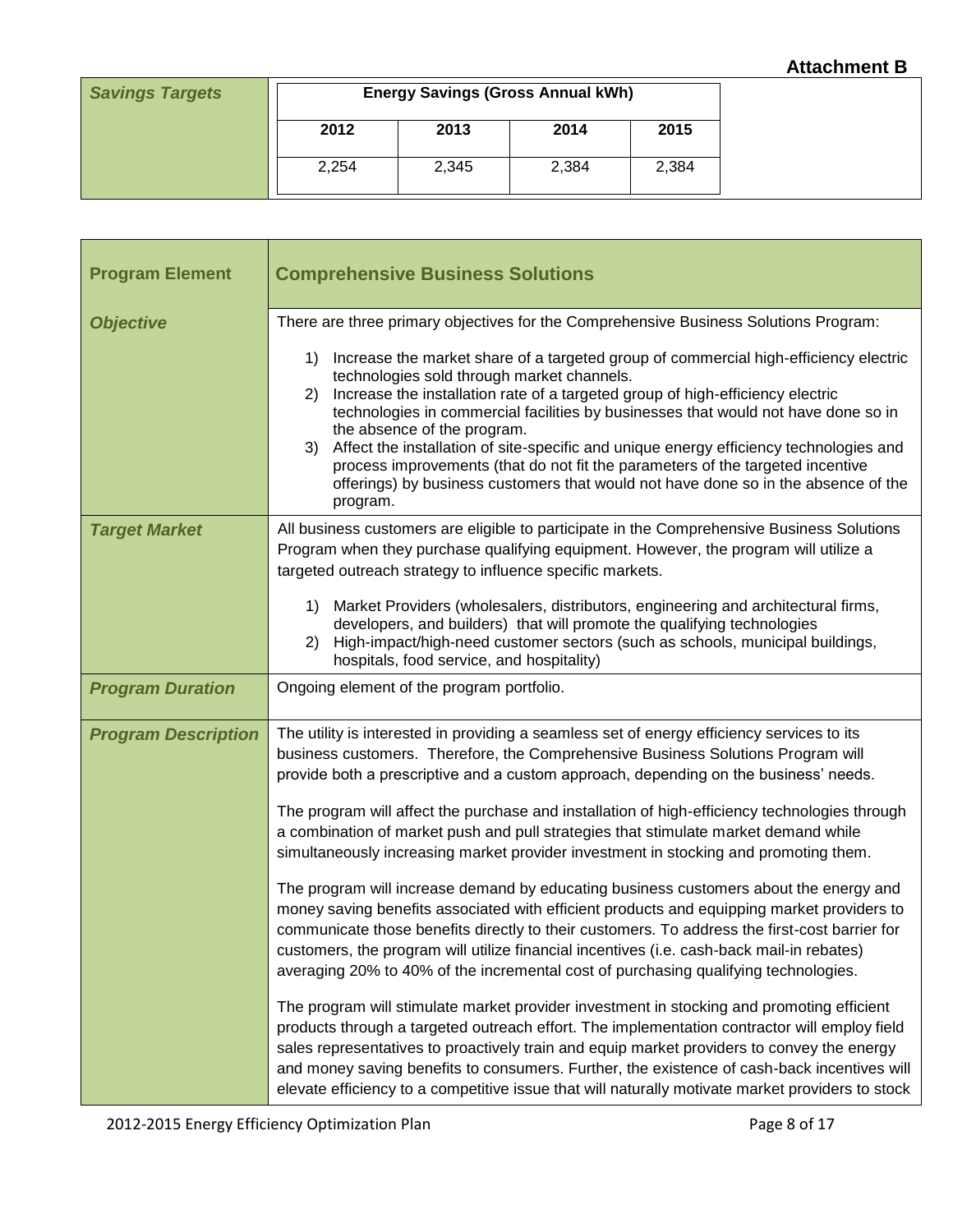|                                          | and promote targeted products.                                                                                                                                                                                                                                                                                                                                                                                                                                                                                                                                                                                                                                                                                                                                                                                                                                                                                                                                                                                                                                                                                                                                                                                                                                                                                             |
|------------------------------------------|----------------------------------------------------------------------------------------------------------------------------------------------------------------------------------------------------------------------------------------------------------------------------------------------------------------------------------------------------------------------------------------------------------------------------------------------------------------------------------------------------------------------------------------------------------------------------------------------------------------------------------------------------------------------------------------------------------------------------------------------------------------------------------------------------------------------------------------------------------------------------------------------------------------------------------------------------------------------------------------------------------------------------------------------------------------------------------------------------------------------------------------------------------------------------------------------------------------------------------------------------------------------------------------------------------------------------|
|                                          | The custom component of the program helps customers and market providers identify more<br>complex energy savings projects, analyze the economics of each project, and complete a<br>customized incentive grant application. Over the long term, the custom solutions approach<br>will allow the utility to develop and enhance the assistance they can provide to businesses<br>with unique opportunities - including industrial process improvements, emerging<br>technologies, and new facility design and/or modernization.                                                                                                                                                                                                                                                                                                                                                                                                                                                                                                                                                                                                                                                                                                                                                                                             |
|                                          | The Business Services program will also include a new construction/renovation component<br>that will assist customers in specifying and installing high efficiency measures and<br>establishing effective commissioning on the long term performance of the building.                                                                                                                                                                                                                                                                                                                                                                                                                                                                                                                                                                                                                                                                                                                                                                                                                                                                                                                                                                                                                                                      |
|                                          | Finally, the program will also offer a "direct-install" component to a targeted group of small<br>businesses, offering free or subsidized installation of lighting upgrades and setback<br>thermostats.                                                                                                                                                                                                                                                                                                                                                                                                                                                                                                                                                                                                                                                                                                                                                                                                                                                                                                                                                                                                                                                                                                                    |
| <b>Eligible Measures</b>                 | Eligible measures are listed in Table 2.                                                                                                                                                                                                                                                                                                                                                                                                                                                                                                                                                                                                                                                                                                                                                                                                                                                                                                                                                                                                                                                                                                                                                                                                                                                                                   |
| <b>Implementation</b><br><b>Strategy</b> | <b>Outreach to market providers.</b> The implementation contractor will inform and recruit<br>$\bullet$<br>participating market providers. Outreach will include orientation meetings and<br>conducting in-person visits aimed at training and equipping market providers to<br>communicate program information to customers. The Contractor will ensure that<br>providers have an updated stock of program materials. Key market providers that will be<br>targeted include:<br>Lighting distributors, wholesalers,<br>HVAC distributors and retail contractors<br>$\bullet$<br>Motors/compressed air vendors<br>$\bullet$<br>Food service equipment distributors and retailers<br>$\bullet$<br>Engineering and Architectural firms<br>٠<br>Developers and Builders in the commercial market<br><b>Outreach to targeted customers</b> . The implementation contractor will personally<br>$\bullet$<br>contact energy managers and decision makers within the targeted customer sectors.<br>The Contractor will assist business customers in determining whether the prescriptive<br>incentives or the custom approach would be most appropriate for their operations. The<br>utility's business account representatives will assist with outreach within the course of<br>their regular contacts with business customers. |
| <b>Marketing Strategy</b>                | The Comprehensive Business Solutions Program will employ the following marketing<br>strategies:                                                                                                                                                                                                                                                                                                                                                                                                                                                                                                                                                                                                                                                                                                                                                                                                                                                                                                                                                                                                                                                                                                                                                                                                                            |
|                                          | <b>Engage market providers.</b> Outreach and training will be provided to a targeted group<br>$\bullet$<br>of providers that have business motivations for promoting incentives to their customers.<br>Outreach to targeted customers. The utility's implementation contractor will work<br>$\bullet$<br>closely with the utility to identify and conduct face-to-face meetings with key end-use<br>customers to recruit their participation. The contractor will target decision makers within<br>the customer's organization including: energy managers, facility managers, financial and<br>operations managers, chief engineer and facility/property managers, maintenance<br>supervisors, and building operators.<br>Outreach to key influencers. The implementation contractor's energy advisor(s) will<br>$\bullet$<br>work to generate awareness of the program through presentations and seminars with<br>appropriate trade associations (ASHRAE, BOMA, school administrators, etc.).                                                                                                                                                                                                                                                                                                                             |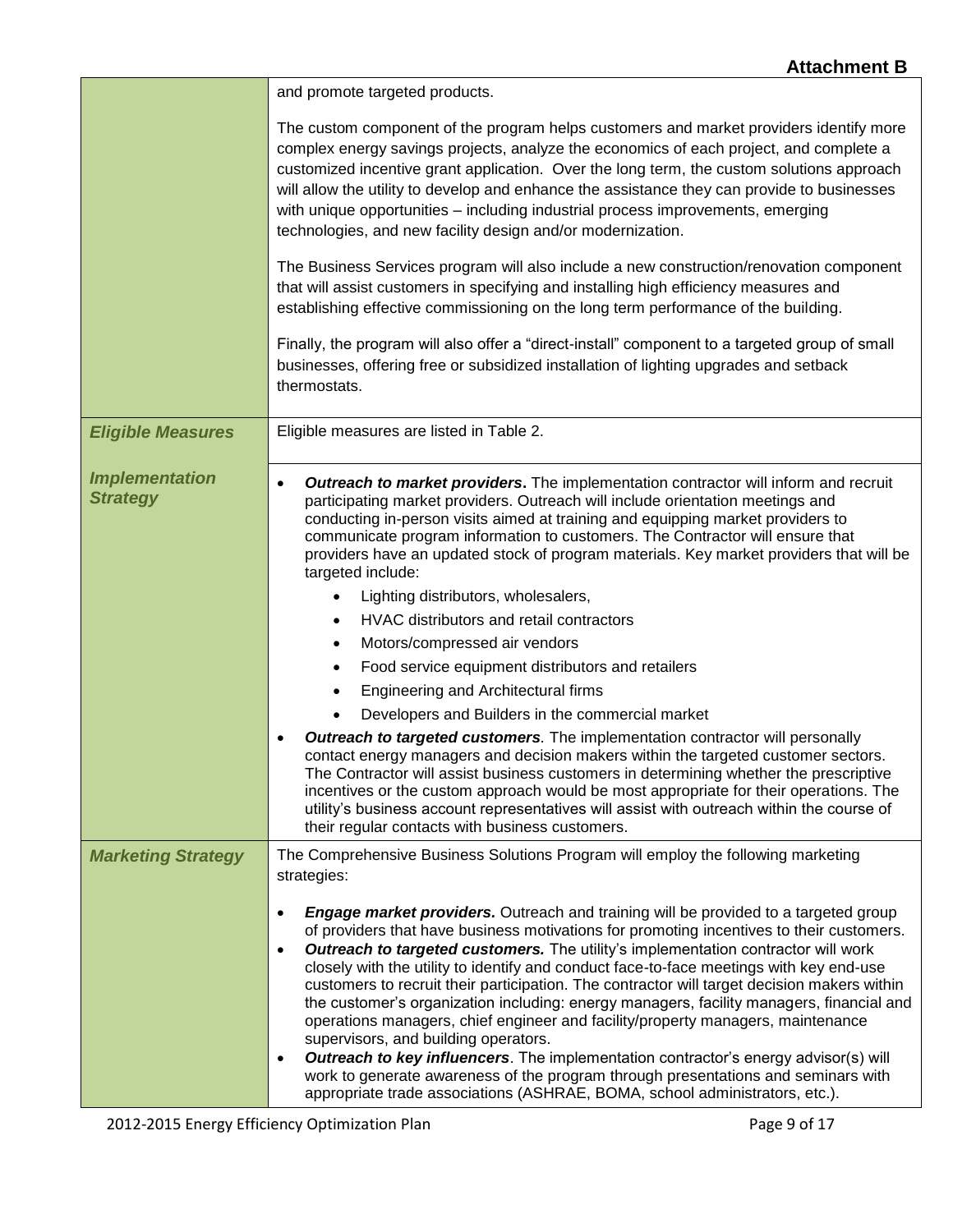|                              | $\bullet$                                                                                                                                                                                                                                                                                                                                                                                                                                                                                                                                                                                                                                                                                                                                                                                                                                                                                                                 |                       | measures and download incentive applications. |          | <b>Provide complete website presence.</b> The program will be comprehensively outlined<br>on the utility website. Customers and market providers will be able to review qualifying |
|------------------------------|---------------------------------------------------------------------------------------------------------------------------------------------------------------------------------------------------------------------------------------------------------------------------------------------------------------------------------------------------------------------------------------------------------------------------------------------------------------------------------------------------------------------------------------------------------------------------------------------------------------------------------------------------------------------------------------------------------------------------------------------------------------------------------------------------------------------------------------------------------------------------------------------------------------------------|-----------------------|-----------------------------------------------|----------|------------------------------------------------------------------------------------------------------------------------------------------------------------------------------------|
| <b>EM&amp;V Requirements</b> | The utility's implementation contractor will be responsible for implementing the following<br>types of measurement and verification activities to facilitate the utility's third-party evaluation<br>work:                                                                                                                                                                                                                                                                                                                                                                                                                                                                                                                                                                                                                                                                                                                |                       |                                               |          |                                                                                                                                                                                    |
|                              | Collect and track all customer, measure installation, and incentive data.<br>$\bullet$<br>Verify that each product on which incentives are paid meets the prescribed efficiency<br>$\bullet$<br>standards using third party databases (e.g. ENERGY STAR, GAMA, ARI). Products that<br>cannot be verified using a credible third party database will be considered on a case-by-<br>case basis; product performance information will be requested from the contractor or<br>manufacturer and efficiency will be verified by a qualified engineer.<br>Conduct on-site inspections of 2% to 5% of equipment for which customers receive<br>$\bullet$<br>incentives to verify that products were installed and that the model and serial numbers<br>match those provided on the incentive claim. Any inconsistencies will be researched<br>and the resolution recorded. Market providers associated with inconsistencies will |                       |                                               |          |                                                                                                                                                                                    |
|                              | receive follow up inspections on projects that they are associated with.                                                                                                                                                                                                                                                                                                                                                                                                                                                                                                                                                                                                                                                                                                                                                                                                                                                  |                       |                                               |          |                                                                                                                                                                                    |
| <b>Estimated Budget</b>      |                                                                                                                                                                                                                                                                                                                                                                                                                                                                                                                                                                                                                                                                                                                                                                                                                                                                                                                           | <b>Annual Budgets</b> |                                               |          |                                                                                                                                                                                    |
|                              | 2012                                                                                                                                                                                                                                                                                                                                                                                                                                                                                                                                                                                                                                                                                                                                                                                                                                                                                                                      | 2013                  | 2014                                          | 2015     |                                                                                                                                                                                    |
|                              | \$11,454                                                                                                                                                                                                                                                                                                                                                                                                                                                                                                                                                                                                                                                                                                                                                                                                                                                                                                                  | \$12,131              | \$12,252                                      | \$12,252 |                                                                                                                                                                                    |
| <b>Savings Targets</b>       | <b>Energy Savings (Gross Annual kWh)</b>                                                                                                                                                                                                                                                                                                                                                                                                                                                                                                                                                                                                                                                                                                                                                                                                                                                                                  |                       |                                               |          |                                                                                                                                                                                    |
|                              | 2012                                                                                                                                                                                                                                                                                                                                                                                                                                                                                                                                                                                                                                                                                                                                                                                                                                                                                                                      | 2013                  | 2014                                          | 2015     |                                                                                                                                                                                    |
|                              | 59,807                                                                                                                                                                                                                                                                                                                                                                                                                                                                                                                                                                                                                                                                                                                                                                                                                                                                                                                    | 62,211                | 63,258                                        | 63,258   |                                                                                                                                                                                    |

| <b>Program Element</b>     | <b>Commercial &amp; Industrial Educational Services</b>                                                                                                                                                                                                                                                                                                                                                                      |
|----------------------------|------------------------------------------------------------------------------------------------------------------------------------------------------------------------------------------------------------------------------------------------------------------------------------------------------------------------------------------------------------------------------------------------------------------------------|
| <b>Objective</b>           | To develop broad business awareness of the benefits of energy conservation and<br>efficiency.<br>To provide educational materials and services that motivate business customers to<br>$\bullet$<br>participate in the utility's energy optimization programs and to motivate energy<br>management practices that can further reduce energy consumption.                                                                      |
| <b>Target Market</b>       | All commercial and industrial customers.                                                                                                                                                                                                                                                                                                                                                                                     |
| <b>Program Duration</b>    | Ongoing element of the program portfolio.                                                                                                                                                                                                                                                                                                                                                                                    |
| <b>Program Description</b> | In addition to the Comprehensive Business Solutions programs, the utility plans to<br>implement educational outreach initiatives to build and expand the business customer's<br>awareness of the benefits of efficient energy management. Croswell will allocate 1.5% of the<br>total energy optimization budget for business customer educational activities, with a 1.5%<br>contribution to the total energy savings goal. |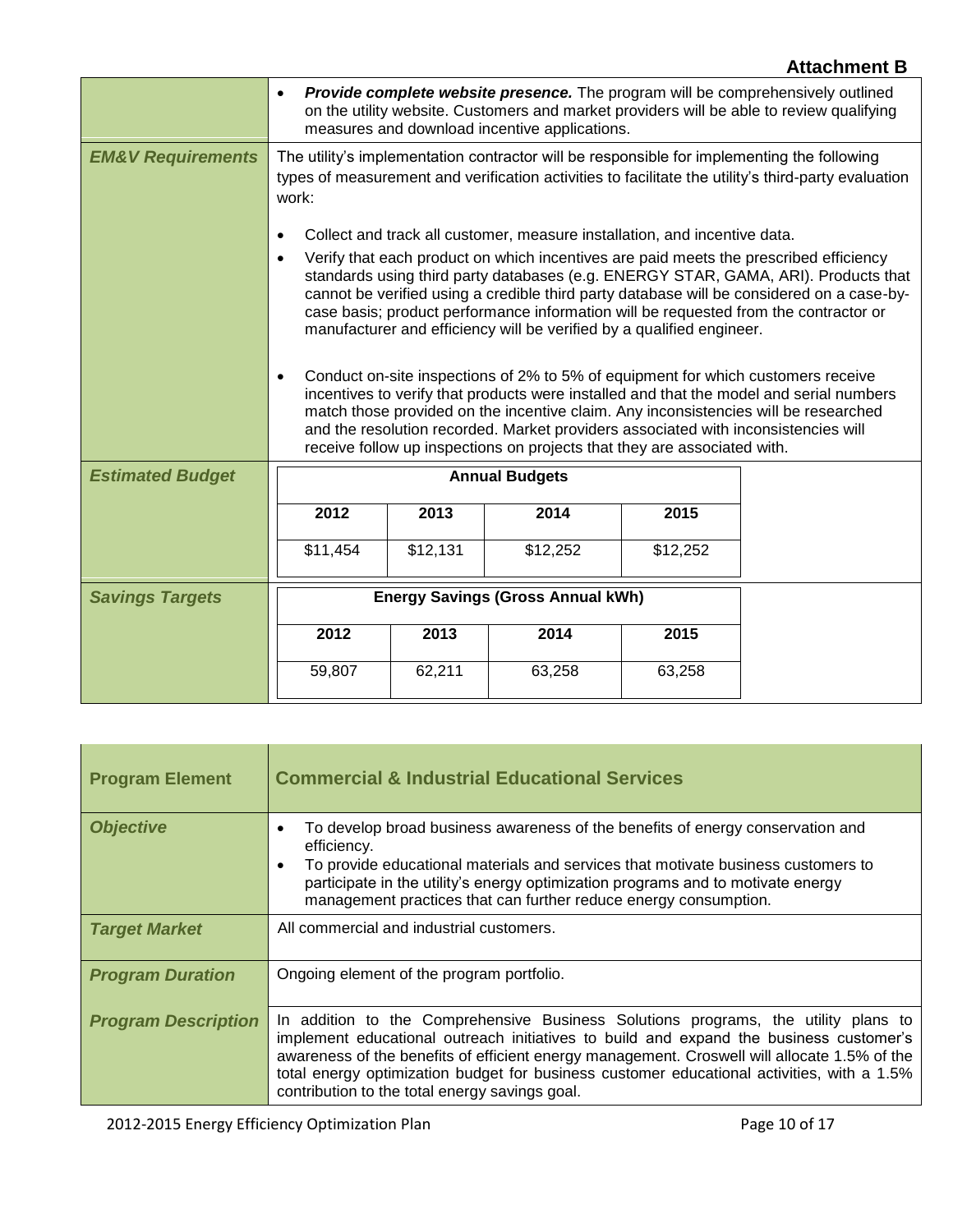| <b>Eligible Measures</b>                 | Not applicable for this program.                                                                                                                                                                                                                                                                                                  |       |       |       |  |
|------------------------------------------|-----------------------------------------------------------------------------------------------------------------------------------------------------------------------------------------------------------------------------------------------------------------------------------------------------------------------------------|-------|-------|-------|--|
| <b>Implementation</b><br><b>Strategy</b> | The following types of initiatives will be considered for implementation:<br>Develop, produce, and distribute energy efficiency tips, fact sheets and case studies<br>that promote the benefits of energy efficiency.<br>Enhance the utility website to facilitate easy access to educational materials and<br>program offerings. |       |       |       |  |
| <b>Marketing Strategy</b>                | See implementation strategy for a list of marketing activities.                                                                                                                                                                                                                                                                   |       |       |       |  |
| <b>EM&amp;V Requirements</b>             | Education activities will be documented and number of customers reached recorded.                                                                                                                                                                                                                                                 |       |       |       |  |
| <b>Estimated</b><br><b>Participation</b> | To be determined.                                                                                                                                                                                                                                                                                                                 |       |       |       |  |
| <b>Estimated Budget</b>                  | <b>Annual Budgets</b>                                                                                                                                                                                                                                                                                                             |       |       |       |  |
|                                          | 2012                                                                                                                                                                                                                                                                                                                              | 2013  | 2014  | 2015  |  |
|                                          | \$534                                                                                                                                                                                                                                                                                                                             | \$565 | \$571 | \$571 |  |
| <b>Savings Targets</b>                   | <b>Energy Savings (Gross Annual kWh)</b>                                                                                                                                                                                                                                                                                          |       |       |       |  |
|                                          | 2012                                                                                                                                                                                                                                                                                                                              | 2013  | 2014  | 2015  |  |
|                                          | 2,254                                                                                                                                                                                                                                                                                                                             | 2,345 | 2,384 | 2,384 |  |

#### *TABLE 2 – ELIGIBLE MEASURES*

| <b>Residential Measures</b>                                  | <b>Proposed</b><br><b>Incentive</b> | <b>Unit</b>    |
|--------------------------------------------------------------|-------------------------------------|----------------|
| CFL bulbs (or other new high efficiency lighting technology) | \$1.50-\$3.00                       | Lamp           |
| CFL bulbs specialty                                          | \$2.50                              | Lamp           |
| CFL bulbs high wattage                                       | \$5.00                              | Lamp           |
| <b>CFL</b> fixtures                                          | \$15.00                             | Fixture        |
| LED task light                                               | \$5.00                              | <b>Fixture</b> |
| LED holiday lights                                           | \$3.50                              | 25 string      |
| <b>ENERGY STAR ceiling fan with light</b>                    | \$15.00                             | Unit           |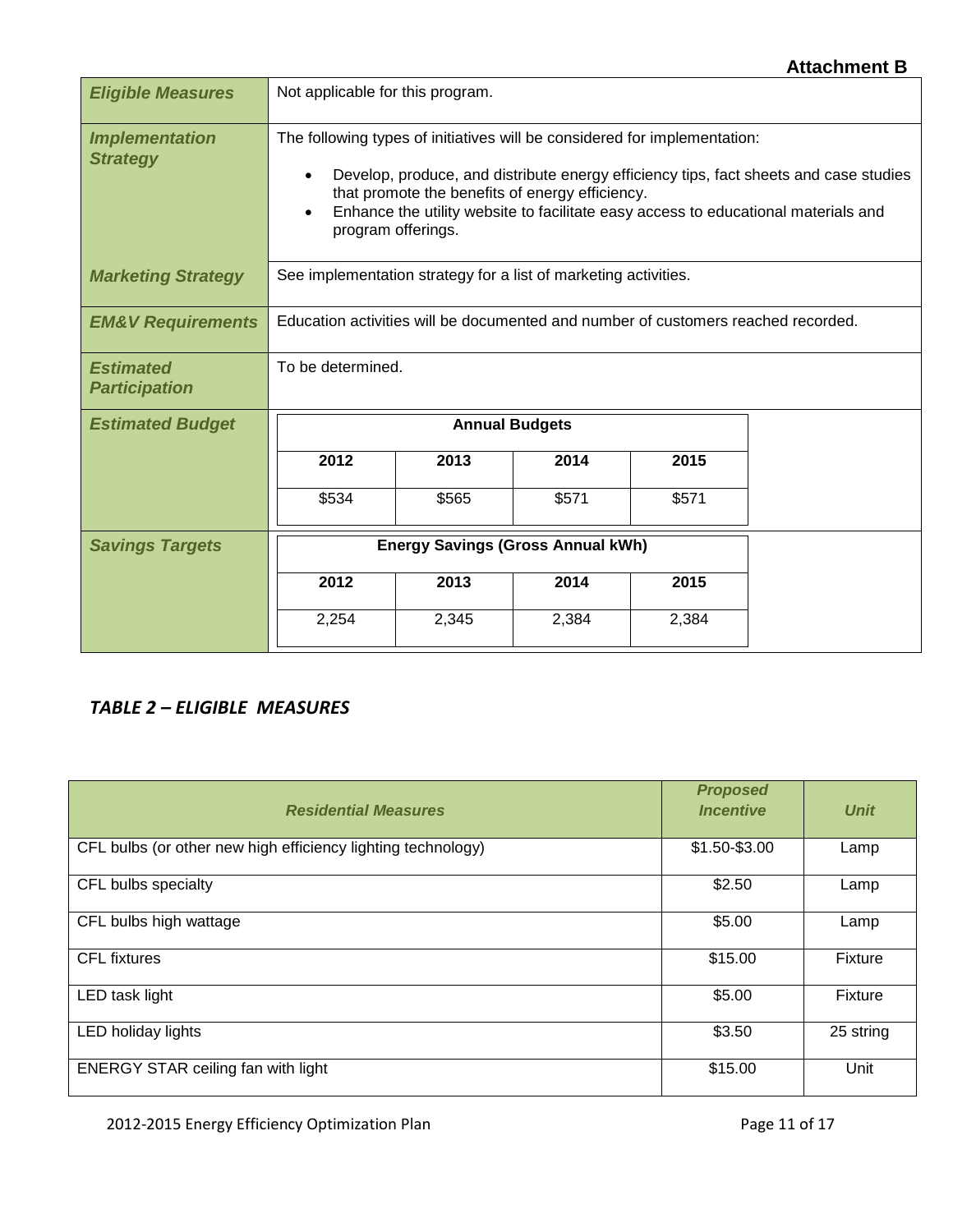|         | <b>Attachment B</b> |
|---------|---------------------|
| \$10.00 | Unit                |
|         |                     |

| Advanced power strip plug outlet                           | \$10.00  | Unit |
|------------------------------------------------------------|----------|------|
| High efficiency electric clothes dryer (w moisture sensor) | \$25.00  | Unit |
| <b>ENERGY STAR clothes washers</b>                         | \$50.00  | Unit |
| <b>ENERGY STAR dehumidifier</b>                            | \$25.00  | Unit |
| <b>ENERGY STAR room AC</b>                                 | \$30.00  | Unit |
| <b>ENERGY STAR refrigerator/freezer</b>                    | \$25.00  | Unit |
| Refrigerator and/or freezer turn-in and recycling          | \$60.00  | Unit |
| Room AC turn-in and recycling                              | \$15.00  | Unit |
| Dehumidifier turn-in and recycling                         | \$15.00  | Unit |
| High efficiency electric water heater (EF>=.95)            | \$25.00  | Unit |
| High efficiency heat pump water heater (EF>=2.0)           | \$150.00 | Unit |
| Low flow showerheads/aerators (electric water heaters)     | Free     | Unit |
| Furnace with ECM blower                                    | \$150.00 | Unit |
| Central air-conditioning tune-up                           | \$50.00  | Unit |
| CAC - SEER 15                                              | \$150.00 | Unit |
| CAC - SEER 16                                              | \$250.00 | Unit |
| <b>CAC - SEER 17/18</b>                                    | \$250.00 | Unit |

| <b>Residential Measures</b>                                       | <b>Proposed</b><br><b>Incentive</b> | <b>Unit</b> |
|-------------------------------------------------------------------|-------------------------------------|-------------|
| High Efficiency Heat Pumps (air source, dual-fuel, ground source) | \$150-\$250                         | Unit        |
| Setback thermostat                                                | \$15.00                             | Unit        |
| Weatherization measures (central air conditioning savings)        | \$50-\$150                          | Per measure |
| High-efficiency pool pump                                         | \$30-\$50                           | Unit        |
| Solar attic fan                                                   | \$125.00                            | Unit        |
| Solar water heating system                                        | \$450.00                            | Unit        |
| Photovoltaic system                                               | \$1,600.00                          | Per kW      |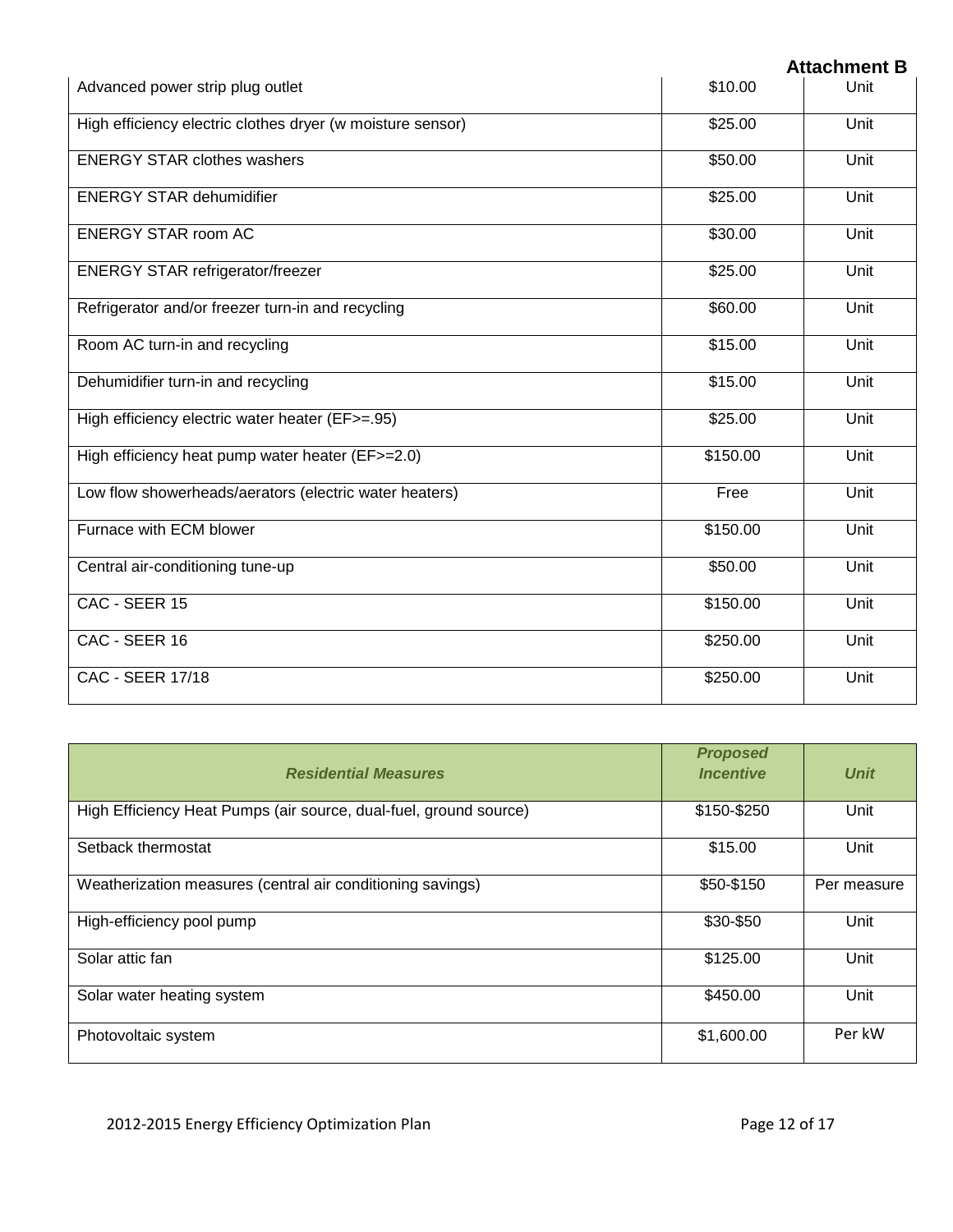|                                                               | <b>Proposed</b>  |                |
|---------------------------------------------------------------|------------------|----------------|
| <b>C&amp;I Measures - Lighting</b>                            | <b>Incentive</b> | <b>Unit</b>    |
| <b>Central Lighting Control</b>                               | \$600            | 10,000 sq. ft. |
| CFLs (or other new high efficiency lighting technology)       | \$1.50           | Lamp           |
| CFL High Wattage                                              | \$8.00           | Lamp           |
| <b>CFL Specialty Lamp</b>                                     | \$4.00           | Lamp           |
| <b>CFL Fixture</b>                                            | \$20.00          | Lamp           |
| <b>CFL Reflector Flood</b>                                    | \$8.00           | Lamp           |
| <b>Cold Cathode</b>                                           | \$3.00           | Lamp           |
| LED Recessed Downlight - Energy Star Qualified                | \$20.00          | Fixture        |
| Daylight Sensor controls                                      | \$900.00         | 10,000 sq ft   |
| De-lamping                                                    | \$3.00-\$10.00   | Lamp           |
| Exterior Lighting Bi-level Cont with override 150 to 1000 HID | \$50.00          | Fixture        |
| Exterior HID replacement to 175W HID retrofit                 | \$45.00          | Fixture        |
| Exterior HID replacement above 175W to 250W HID retrofit      | \$65.00          | Fixture        |
| Exterior HID replacement above 250W to 400W HID retrofit      | \$120.00         | Fixture        |
| Garage HID replacement to 175W HID retrofit                   | \$100.00         | Fixture        |
| Garage HID replacement above 175W to 250W HID retrofit        | \$150.00         | Fixture        |
| Garage HID replacement above 250W to 400W HID retrofit        | \$180.00         | Fixture        |
| High Bay 3L T5HO Replacing 250W HID                           | \$35.00          | Fixture        |
| High Bay 4LT5HO Replacing 400W HID                            | \$70.00          | Fixture        |
| High Bay 6L T5HO Double fixture replace 1000W HID             | \$120.00         | Fixture        |
| High Bay 6L T5HO replacing 400W HID                           | \$30.00          | Fixture        |
| High Bay Fluorescent 4ft Replacing 400W HID                   | \$50.00          | Fixture        |
| High Bay Fluorescent 6ft Replacing 400W HID                   | \$75.00          | <b>Fixture</b> |
| High Bay Fluorescent 8ft Replacing 400W HID                   | \$50.00          | Fixture        |
| High Bay Fluorescent 8ft Replacing 1000W HID                  | \$160.00         | Fixture        |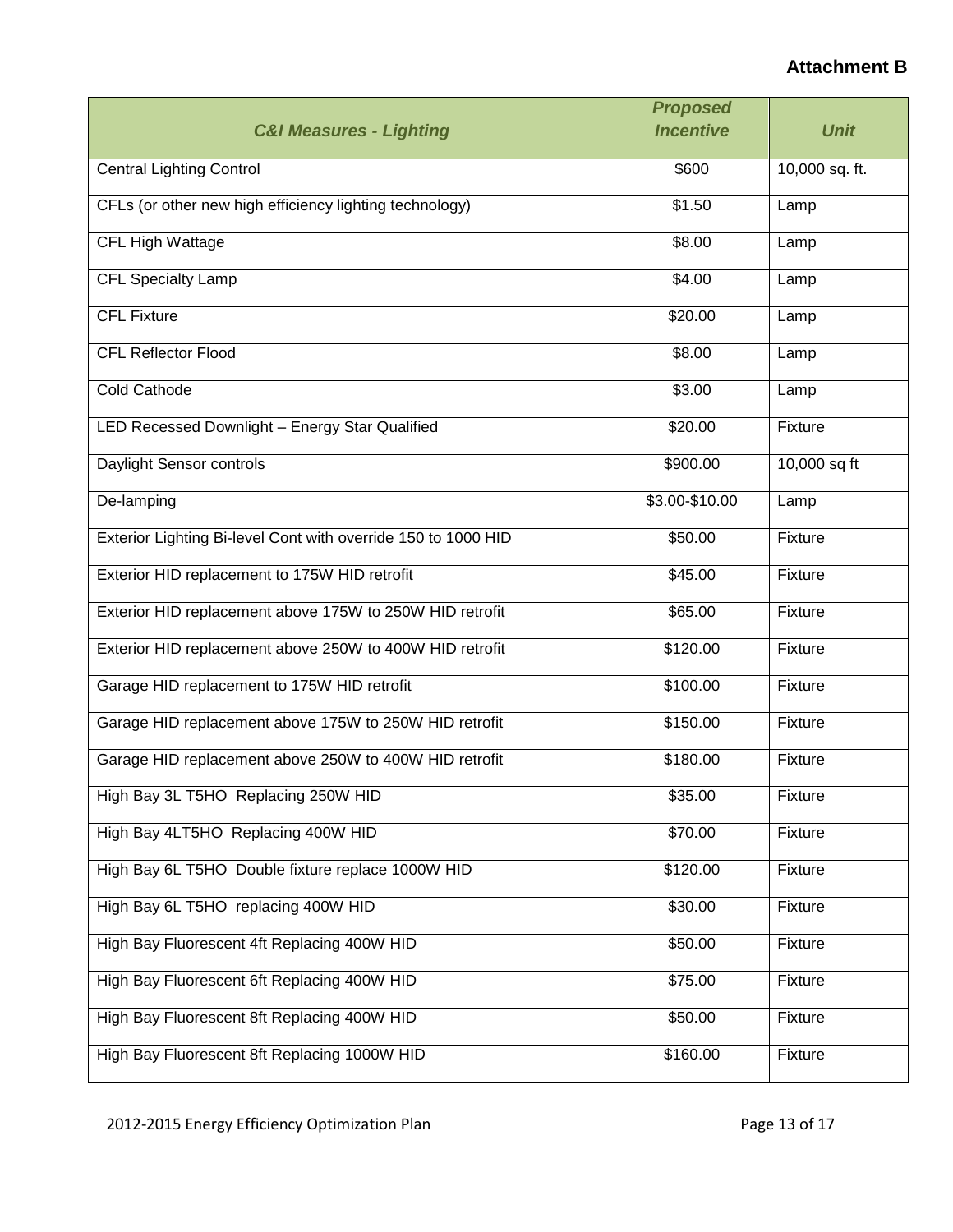|                                                    | <b>Proposed</b>  |             |
|----------------------------------------------------|------------------|-------------|
| <b>C&amp;I Measures - Lighting</b>                 | <b>Incentive</b> | <b>Unit</b> |
| 42W 8 Lamp Hi Bay CFL                              | \$35.00          | Fixture     |
| HPT8 4ft 1 lamp, replace T8                        | \$2.00           | Fixture     |
| HPT8 4ft 2 lamp, replace T8                        | \$3.00           | Fixture     |
| HPT8 4ft 3 lamp, replace T8                        | \$4.00           | Fixture     |
| HPT8 4ft 4 lamp, replace T8                        | \$5.00           | Fixture     |
| LED Exit Signs Electronic Fixtures - Retrofit Only | \$12.50          | Fixture     |
| Low Watt T8 lamps                                  | \$.75            | Lamp        |
| LW HPT8 4ft 1 lamp, replace T8                     | \$5.00           | Fixture     |
| LW HPT8 4ft 2 lamp, replace T8                     | \$10.00          | Fixture     |
| LW HPT8 4ft 3 lamp, replace T8                     | \$15.00          | Fixture     |
| LW HPT8 4ft 4 lamp, replace T8                     | \$20.00          | Fixture     |
| Occupancy Sensors over 500 W                       | \$30.00          | per sensor  |
| Occupancy Sensors under 500 W                      | \$50.00          | per sensor  |
| Pulse Start Metal Halide retrofit only             | \$30.00          | Fixture     |
| T8 2ft 1 lamp                                      | \$3.00           | Fixture     |
| T8 2ft 2 lamp                                      | \$4.00           | Fixture     |
| T8 2ft 3 lamp                                      | \$6.00           | Fixture     |
| T8 2ft 4 lamp                                      | \$8.00           | Fixture     |
| T8 3ft 1 lamp                                      | \$3.00           | Fixture     |
| T8 3ft 2 lamp                                      | \$4.00           | Fixture     |
| T8 3ft 3 lamp                                      | \$5.00           | Fixture     |
| T8 3ft 4 lamp                                      | \$7.00           | Fixture     |
| T8 4ft 1 lamp                                      | \$4.00           | Fixture     |
| $\overline{78}$ 4ft 2 lamp                         | \$7.00           | Fixture     |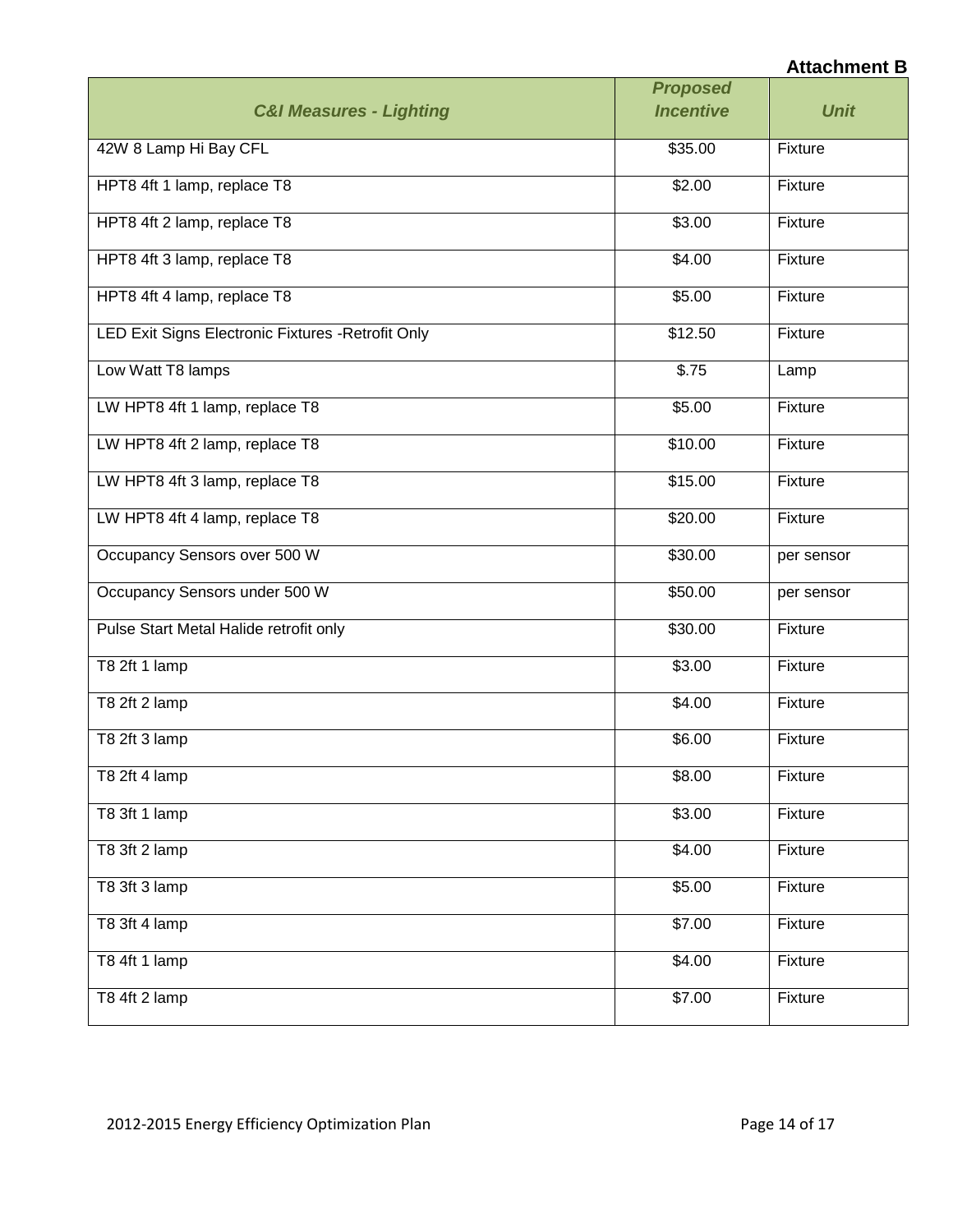| <b>C&amp;I Measures - Lighting</b>         | <b>Proposed</b><br><b>Incentive</b> | <b>Unit</b>    |
|--------------------------------------------|-------------------------------------|----------------|
| T8 4ft 3 lamp                              | \$10.00                             | Fixture        |
| T8 4ft 4 lamp                              | \$13.00                             | Fixture        |
| T8 8ft 1 lamp                              | \$4.00                              | Fixture        |
| T8 8ft 2 lamp                              | \$7.00                              | Fixture        |
| Switching Controls for Multilevel Lighting | \$600.00                            | 10,000 sq. ft. |

|                                                   | <b>Proposed Initial</b> |               |
|---------------------------------------------------|-------------------------|---------------|
| <b>C&amp;I Prescriptive Measures - HVAC</b>       | <b>Incentive</b>        | <b>Unit</b>   |
| AC < 65,000 (1ph 14 SEER Min; 3ph 11.6 EER Min)   | \$6.00                  | Ton           |
| AC 65,000 - 134,000, 11 EER                       | \$15.00                 | Ton           |
| AC 135,000-239,000, 11 EER                        | \$15.00                 | Ton           |
| AC 240,000-759,000, 10 EER                        | \$10.00                 | Ton           |
| Air Cooled Chiller                                | \$30.00                 | Ton           |
| ASHP < 65,000 (1ph 14 SEER Min; 3ph 11.6 EER Min) | \$20.00                 | Ton           |
| ASHP 65,000 - 134,000, 11 EER                     | \$20.00                 | Ton           |
| ASHP 135,000-239,000, 11 EER                      | \$25.00                 | Ton           |
| ASHP 240,000-759,000, 10 EER                      | \$30.00                 | Ton           |
| Anti Sweat Heater Control                         | \$80.00                 | door          |
| Economizer                                        | \$8.00                  | Ton           |
| GSHP < 135,000, 17 EER                            | \$50.00                 | Ton           |
| GSHP < 135,000, 19 EER                            | \$50.00                 | Ton           |
| Water Cooled Chiller < 150 Ton                    | \$25.00                 | Ton           |
| Water Cooled Chiller 150-300 Ton                  | \$40.00                 | Ton           |
| Water Cooled Chiller > 300 Ton                    | \$40.00                 | Ton           |
| <b>Efficient Condenser</b>                        | \$100.00                | Ton           |
| <b>Energy Management System</b>                   | \$5.00                  | $1,000$ sq ft |

2012-2015 Energy Efficiency Optimization Plan Page 15 of 17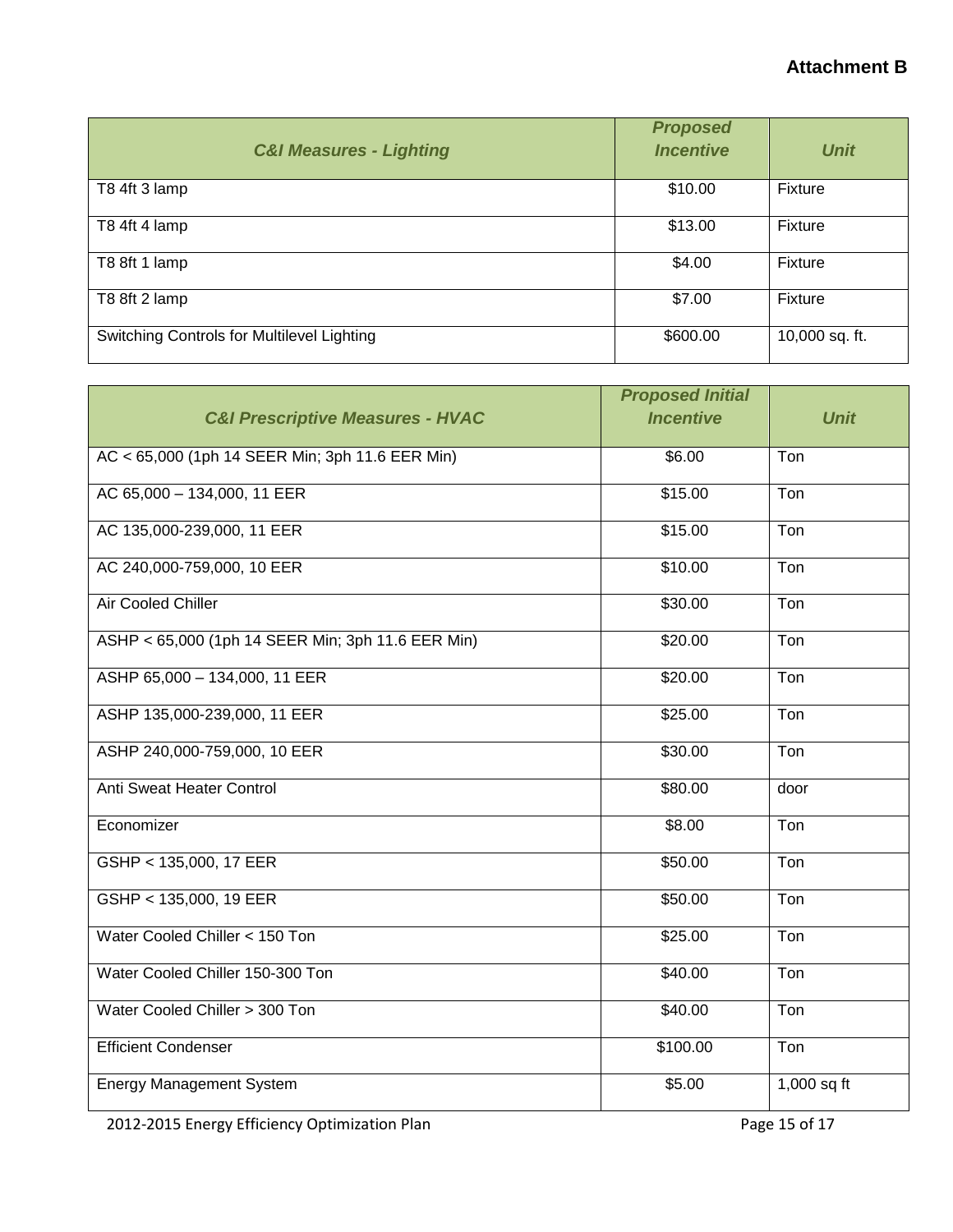|                                     |         | , ,,,,,,,,,,,,,,, |
|-------------------------------------|---------|-------------------|
| <b>High Performance Glazing</b>     | \$30.00 | 100 sq ft glazing |
| PTAC - 10% Improvement              | \$5.00  | Ton               |
| PTAC-HP - 10% Improvement           | \$10.00 | Ton               |
| Window Film                         | \$.30   | 100 sq ft glazing |
| ENERGY STAR Room AC > 14,000 BTU/hr | \$25.00 | Unit              |
| Setback Thermostat                  | \$20.00 | Unit              |

| <b>C&amp;I Prescriptive Measures - Other</b>                      | <b>Proposed</b><br><b>Initial</b><br><b>Incentive</b> | <b>Unit</b> |
|-------------------------------------------------------------------|-------------------------------------------------------|-------------|
| Variable Frequency Drives                                         | \$60.00                                               | <b>HP</b>   |
| <b>Vending Equipment Controller</b>                               | \$50.00                                               | Unit        |
| <b>ENERGY STAR Commercial Solid Door Freezers less than 20ft3</b> | \$75.00                                               | Unit        |
| <b>ENERGY STAR Commercial Solid Door Freezers 20 to 48 ft3</b>    | \$100.00                                              | Unit        |
| <b>ENERGY STAR Commercial Solid Door Freezers more than 48ft3</b> | \$150.00                                              | Unit        |
| ENERGY STAR Commercial Solid Door Refrigerators less than 20ft3   | \$75.00                                               | Unit        |
| ENERGY STAR Commercial Solid Door Refrigerators 20 to 48 ft3      | \$100.00                                              | Unit        |
| ENERGY STAR Commercial Solid Door Refrigerators more than 48ft3   | \$150.00                                              | Unit        |
| <b>ENERGY STAR Hot Holding Cabinets Full Size</b>                 | \$600.00                                              | Unit        |
| <b>ENERGY STAR Hot Holding Cabinets Half Size</b>                 | \$300.00                                              | Unit        |
| <b>ENERGY STAR Hot Holding Cabinets Three Quarter Size</b>        | \$400.00                                              | Unit        |
| ENERGY STAR Ice Machines less than 500 lbs per 24 hrs             | \$300.00                                              | Unit        |
| ENERGY STAR Ice Machines 500 to 1000 lbs                          | \$450.00                                              | Unit        |
| <b>ENERGY STAR Ice Machines more than 1000 lbs</b>                | \$1,000.00                                            | Unit        |
| <b>ENERGY STAR Steam Cookers 3 Pan</b>                            | \$450.00                                              | Unit        |
| <b>ENERGY STAR Steam Cookers 4 Pan</b>                            | \$600.00                                              | Unit        |
| <b>ENERGY STAR Steam Cookers 5 Pan</b>                            | \$750.00                                              | Unit        |